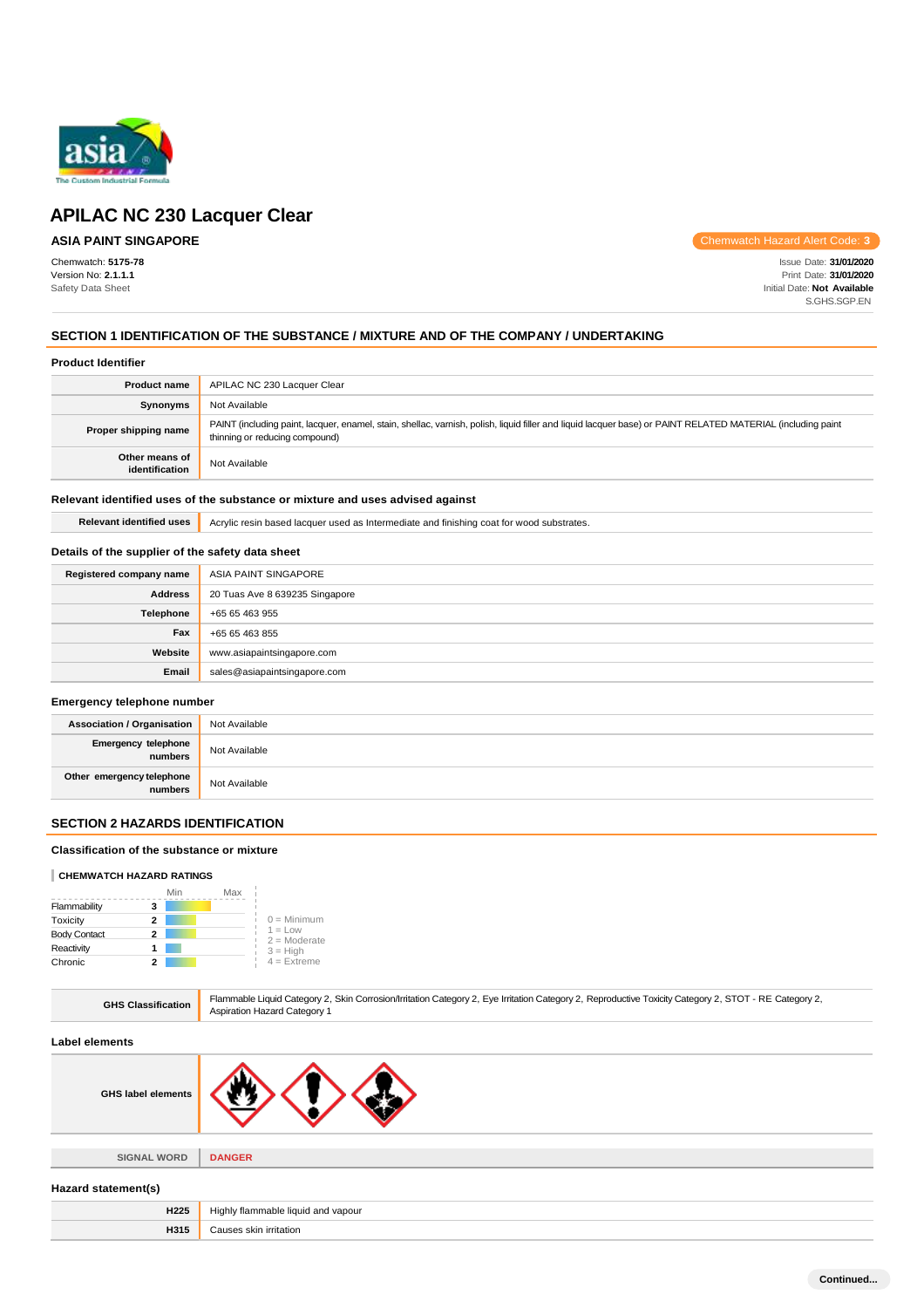| H319        | Causes serious eye irritation                                     |
|-------------|-------------------------------------------------------------------|
| <b>H361</b> | Suspected of damaging fertility or the unborn child               |
| <b>H373</b> | May cause damage to organs through prolonged or repeated exposure |
| <b>H304</b> | May be fatal if swallowed and enters airways                      |

## **Precautionary statement(s) Prevention**

| P201 | Obtain special instructions before use.                                                        |
|------|------------------------------------------------------------------------------------------------|
| P210 | Keep away from heat, hot surfaces, sparks, open flames and other ignition sources. No smoking. |
| P233 | Keep container tightly closed.                                                                 |
| P260 | Do not breathe dust/fume/gas/mist/vapours/spray.                                               |
| P280 | Wear protective gloves/protective clothing/eye protection/face protection.                     |
| P240 | Ground/bond container and receiving equipment.                                                 |
| P241 | Use explosion-proof electrical/ventilating/lighting/intrinsically safe equipment.              |
| P242 | Use only non-sparking tools.                                                                   |
| P243 | Take precautionary measures against static discharge.                                          |

## **Precautionary statement(s) Response**

| P301+P310      | IF SWALLOWED: Immediately call a POISON CENTER/doctor/physician/first aider                                                      |
|----------------|----------------------------------------------------------------------------------------------------------------------------------|
| P308+P313      | IF exposed or concerned: Get medical advice/attention.                                                                           |
| P331           | Do NOT induce vomiting.                                                                                                          |
| P370+P378      | In case of fire: Use alcohol resistant foam or normal protein foam for extinction.                                               |
| P305+P351+P338 | IF IN EYES: Rinse cautiously with water for several minutes. Remove contact lenses, if present and easy to do. Continue rinsing. |
| P314           | Get medical advice/attention if you feel unwell.                                                                                 |
| P337+P313      | If eye irritation persists: Get medical advice/attention.                                                                        |
| P302+P352      | IF ON SKIN: Wash with plenty of water and soap                                                                                   |
| P303+P361+P353 | IF ON SKIN (or hair): Take off immediately all contaminated clothing. Rinse skin with water/shower.                              |
| P332+P313      | If skin irritation occurs: Get medical advice/attention.                                                                         |
| P362+P364      | Take off contaminated clothing and wash it before reuse.                                                                         |

## **Precautionary statement(s) Storage**

| P403+P235 | Store in a well-ventilated place. Keep cool. |
|-----------|----------------------------------------------|
| P405      | Store<br>tocked up.                          |

## **Precautionary statement(s) Disposal**

**P501** Dispose of contents/container to authorised chemical landfill or if organic to high temperature incineration

# **SECTION 3 COMPOSITION / INFORMATION ON INGREDIENTS**

#### **Substances**

See section below for composition of Mixtures

## **Mixtures**

| <b>CAS No</b> | %[weight] | Name                            |
|---------------|-----------|---------------------------------|
| 123-86-4      | < 10      | n-butyl acetate                 |
| 108-88-3      | <10       | toluene                         |
| 141-78-6      | < 5       | ethyl acetate                   |
| 111-76-2      | $<$ 5     | ethylene glycol monobutyl ether |
| 71-36-3       | $<$ 5     | n-butanol                       |
| 78-93-3       | $<$ 5     | methyl ethyl ketone             |
| 84-74-2       | <1        | dibutyl phthalate               |

# **SECTION 4 FIRST AID MEASURES**

# **Description of first aid measures**

| <b>Eye Contact</b>  | If this product comes in contact with the eyes:<br>Wash out immediately with fresh running water.<br>Ensure complete irrigation of the eye by keeping eyelids apart and away from eye and moving the eyelids by occasionally lifting the upper and lower lids.<br>▶ Seek medical attention without delay; if pain persists or recurs seek medical attention.<br>▶ Removal of contact lenses after an eye injury should only be undertaken by skilled personnel. |
|---------------------|-----------------------------------------------------------------------------------------------------------------------------------------------------------------------------------------------------------------------------------------------------------------------------------------------------------------------------------------------------------------------------------------------------------------------------------------------------------------|
| <b>Skin Contact</b> | If skin contact occurs:<br>Immediately remove all contaminated clothing, including footwear.<br>Flush skin and hair with running water (and soap if available).                                                                                                                                                                                                                                                                                                 |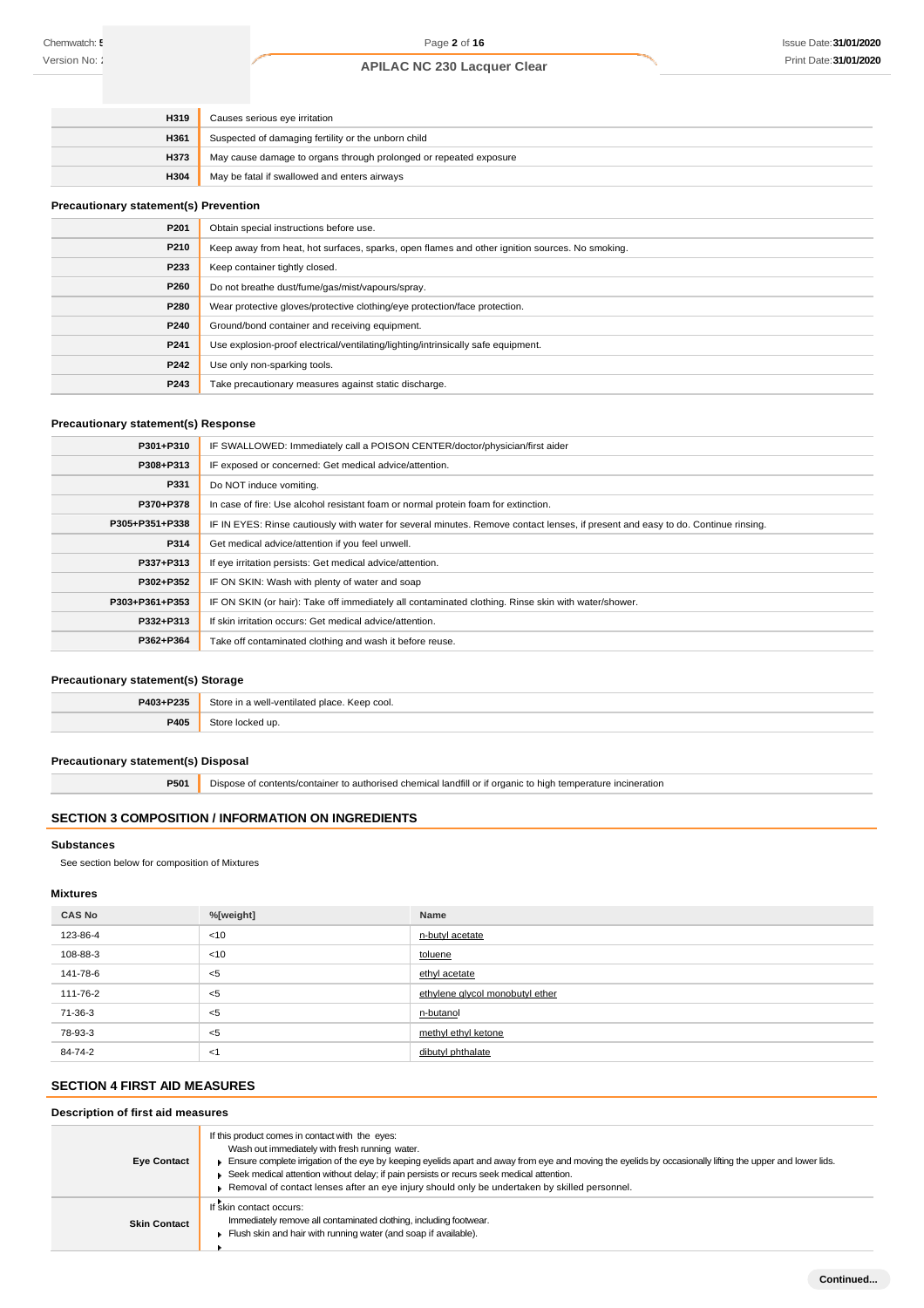|                   | Seek medical attention in event of irritation.                                                                                                                                                                                                                                                                                                                                                                                                                                                                                                                                                                                           |  |  |  |
|-------------------|------------------------------------------------------------------------------------------------------------------------------------------------------------------------------------------------------------------------------------------------------------------------------------------------------------------------------------------------------------------------------------------------------------------------------------------------------------------------------------------------------------------------------------------------------------------------------------------------------------------------------------------|--|--|--|
| <b>Inhalation</b> | If furnes or combustion products are inhaled remove from contaminated area.<br>Lay patient down. Keep warm and rested.<br>Prostheses such as false teeth, which may block airway, should be removed, where possible, prior to initiating first aid procedures.<br>Apply artificial respiration if not breathing, preferably with a demand valve resuscitator, bag-valve mask device, or pocket mask as trained. Perform CPR if<br>necessary.<br>Transport to hospital, or doctor.                                                                                                                                                        |  |  |  |
| Ingestion         | If swallowed do NOT induce vomiting.<br>If vomiting occurs, lean patient forward or place on left side (head-down position, if possible) to maintain open airway and prevent aspiration.<br>Observe the patient carefully.<br>Never give liquid to a person showing signs of being sleepy or with reduced awareness; i.e. becoming unconscious.<br>Give water to rinse out mouth, then provide liquid slowly and as much as casualty can comfortably drink.<br>Seek medical advice.<br>If spontaneous vomiting appears imminent or occurs, hold patient's head down, lower than their hips to help avoid possible aspiration of vomitus. |  |  |  |

#### **Indication of any immediate medical attention and special treatment needed**

Any material aspirated during vomiting may produce lung injury. Therefore emesis should not be induced mechanically or pharmacologically. Mechanical means should be used if it is considered necessary to evacuate the stomach contents; these include gastric lavage after endotracheal intubation. If spontaneous vomiting has occurred after ingestion, the patient should be monitored for difficult breathing, as adverse effects of aspiration into the lungs may be delayed up to 48 hours. For acute or short term repeated exposures to ethylene glycol:

- Early treatment of ingestion is important. Ensure emesis is satisfactory.
- Test and correct for metabolic acidosis and hypocalcaemia.
- Apply sustained diuresis when possible with hypertonic mannitol.
- Evaluate renal status and begin haemodialysis if indicated. [I.L.O]
- ▶ Rapid absorption is an indication that emesis or lavage is effective only in the first few hours. Cathartics and charcoal are generally not effective.
- ▶ Correct acidosis, fluid/electrolyte balance and respiratory depression in the usual manner. Systemic acidosis (below 7.2) can be treated with intravenous sodium bicarbonate solution.
- Ethanol therapy prolongs the half-life of ethylene glycol and reduces the formation of toxic metabolites.
- Pyridoxine and thiamine are cofactors for ethylene glycol metabolism and should be given (50 to 100 mg respectively) intramuscularly, four times per day for 2 days.
- Magnesium is also a cofactor and should be replenished. The status of 4-methylpyrazole, in the treatment regime, is still uncertain. For clearance of the material and its metabolites, haemodialysis is much superior to peritoneal dialysis.

[Ellenhorn and Barceloux: Medical Toxicology]

It has been suggested that there is a need for establishing a new biological exposure limit before a workshift that is clearly below 100 mmol ethoxy-acetic acids per mole creatinine in morning urine of people occupationally exposed to ethylene glycol ethers. This arises from the finding that an increase in urinary stones may be associated with such exposures. *Laitinen J., et al: Occupational & Environmental Medicine 1996; 53, 595-600*

## **SECTION 5 FIREFIGHTING MEASURES**

#### **Extinguishing media**

| $\blacktriangleright$ Foam.<br>Dry chemical powder.<br>▶ BCF (where regulations permit).<br>Carbon dioxide.<br>▶ Water spray or fog - Large fires only. |
|---------------------------------------------------------------------------------------------------------------------------------------------------------|
|---------------------------------------------------------------------------------------------------------------------------------------------------------|

#### **Special hazards arising from the substrate or mixture**

| <b>Fire Incompatibility</b>  | Avoid contamination with oxidising agents i.e. nitrates, oxidising acids, chlorine bleaches, pool chlorine etc. as ignition may result                                                                                                                                                                                                                                                                                                                                                                                                                                                                                                                                                                                                                                                 |  |  |  |
|------------------------------|----------------------------------------------------------------------------------------------------------------------------------------------------------------------------------------------------------------------------------------------------------------------------------------------------------------------------------------------------------------------------------------------------------------------------------------------------------------------------------------------------------------------------------------------------------------------------------------------------------------------------------------------------------------------------------------------------------------------------------------------------------------------------------------|--|--|--|
| Advice for firefighters      |                                                                                                                                                                                                                                                                                                                                                                                                                                                                                                                                                                                                                                                                                                                                                                                        |  |  |  |
| <b>Fire Fighting</b>         | Alert Fire Brigade and tell them location and nature of hazard.<br>May be violently or explosively reactive.<br>Wear breathing apparatus plus protective gloves in the event of a fire.<br>Prevent, by any means available, spillage from entering drains or water course.<br>Consider evacuation (or protect in place).<br>Fight fire from a safe distance, with adequate cover.<br>If safe, switch off electrical equipment until vapour fire hazard removed.<br>Use water delivered as a fine spray to control the fire and cool adjacent area.<br>Avoid spraying water onto liquid pools.<br>Do not approach containers suspected to be hot.<br>Cool fire exposed containers with water spray from a protected location.<br>If safe to do so, remove containers from path of fire. |  |  |  |
| <b>Fire/Explosion Hazard</b> | Liquid and vapour are highly flammable.<br>Severe fire hazard when exposed to heat, flame and/or oxidisers.<br>Vapour may travel a considerable distance to source of ignition.<br>Heating may cause expansion or decomposition leading to violent rupture of containers.<br>On combustion, may emit toxic fumes of carbon monoxide (CO).<br>Combustion products include,: carbon dioxide (CO2), other pyrolysis products typical of burning organic material                                                                                                                                                                                                                                                                                                                          |  |  |  |

#### **SECTION 6 ACCIDENTAL RELEASE MEASURES**

## **Personal precautions, protective equipment and emergency procedures**

| <b>Minor Spills</b> | Environmental hazard - contain spillage.<br>Remove all ignition sources.<br>• Clean up all spills immediately.<br>Avoid breathing vapours and contact with skin and eyes.<br>• Control personal contact with the substance, by using protective equipment.<br>• Contain and absorb small quantities with vermiculite or other absorbent material.<br>$\bullet$ Wipe up.<br>• Collect residues in a flammable waste container. |
|---------------------|-------------------------------------------------------------------------------------------------------------------------------------------------------------------------------------------------------------------------------------------------------------------------------------------------------------------------------------------------------------------------------------------------------------------------------|
|---------------------|-------------------------------------------------------------------------------------------------------------------------------------------------------------------------------------------------------------------------------------------------------------------------------------------------------------------------------------------------------------------------------------------------------------------------------|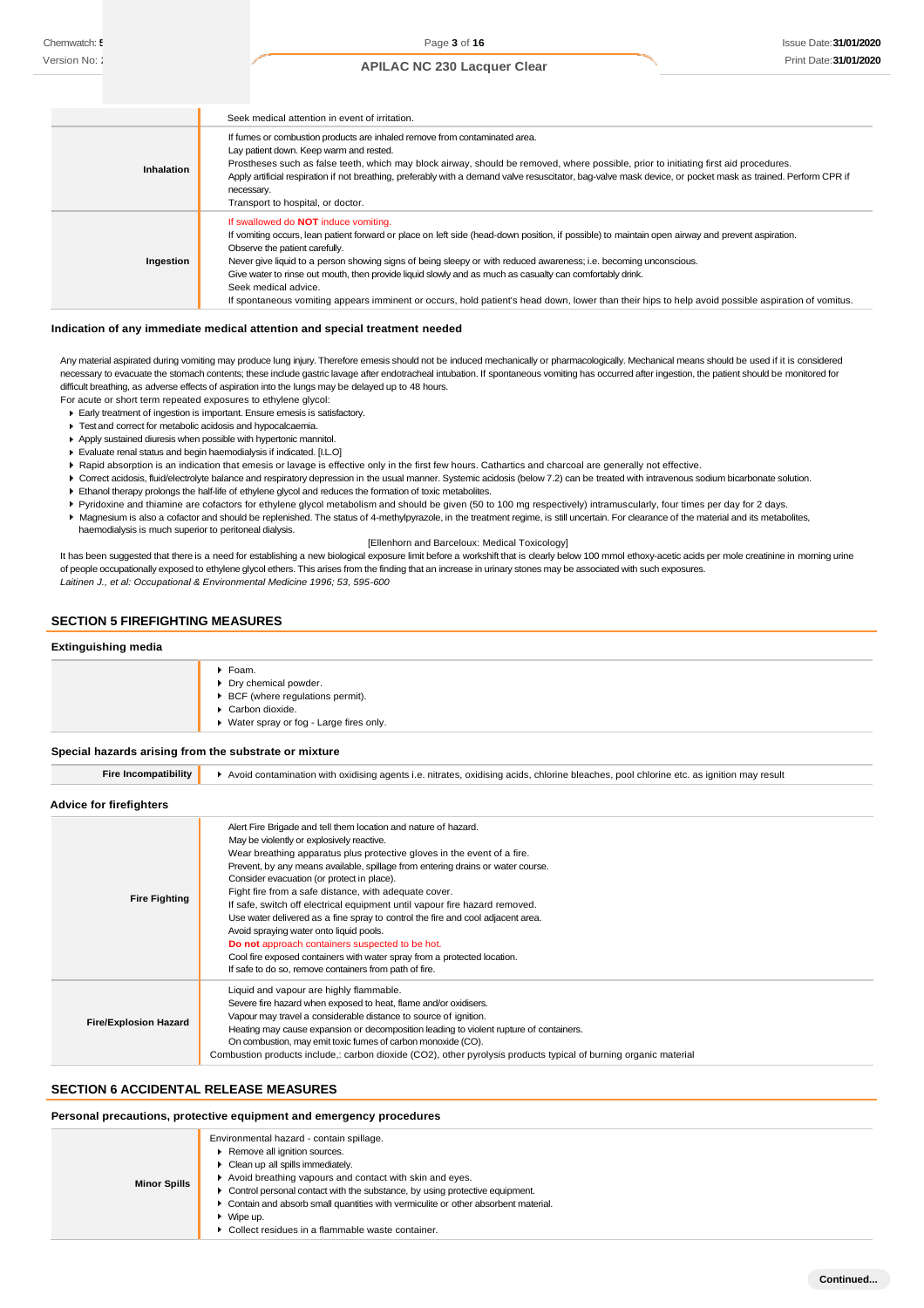|                     | Environmental hazard - contain spillage.                                          |
|---------------------|-----------------------------------------------------------------------------------|
|                     | Clear area of personnel and move upwind.                                          |
|                     | Alert Fire Brigade and tell them location and nature of hazard.                   |
|                     | • May be violently or explosively reactive.                                       |
|                     | ▶ Wear breathing apparatus plus protective gloves.                                |
|                     | ▶ Prevent, by any means available, spillage from entering drains or water course. |
|                     | Consider evacuation (or protect in place).                                        |
|                     | No smoking, naked lights or ignition sources.                                     |
|                     | $\blacktriangleright$ Increase ventilation.                                       |
| <b>Major Spills</b> | Stop leak if safe to do so.                                                       |
|                     | • Water spray or fog may be used to disperse /absorb vapour.                      |
|                     | Contain spill with sand, earth or vermiculite.                                    |
|                     | Use only spark-free shovels and explosion proof equipment.                        |
|                     | • Collect recoverable product into labelled containers for recycling.             |
|                     | Absorb remaining product with sand, earth or vermiculite.                         |
|                     | Collect solid residues and seal in labelled drums for disposal.                   |
|                     | ▶ Wash area and prevent runoff into drains.                                       |
|                     | If contamination of drains or waterways occurs, advise emergency services.        |
|                     |                                                                                   |
|                     | Personal Protective Equipment advice is contained in Section 8 of the SDS.        |

# **SECTION 7 HANDLING AND STORAGE**

## **Precautions for safe handling**

| Safe handling     | Containers, even those that have been emptied, may contain explosive vapours.<br>Do NOT cut, drill, grind, weld or perform similar operations on or near containers.<br>DO NOT allow clothing wet with material to stay in contact with skin<br>Avoid all personal contact, including inhalation.<br>Wear protective clothing when risk of exposure occurs.<br>Use in a well-ventilated area.<br>Prevent concentration in hollows and sumps.<br>DO NOT enter confined spaces until atmosphere has been checked.<br>Avoid smoking, naked lights, heat or ignition sources.<br>When handling, <b>DO NOT</b> eat, drink or smoke.<br>Vapour may ignite on pumping or pouring due to static electricity.<br>DO NOT use plastic buckets.<br>Earth and secure metal containers when dispensing or pouring product.<br>Use spark-free tools when handling.<br>Avoid contact with incompatible materials.<br>Keep containers securely sealed.<br>Avoid physical damage to containers.<br>Always wash hands with soap and water after handling.<br>Work clothes should be laundered separately.<br>Use good occupational work practice.<br>Observe manufacturer's storage and handling recommendations contained within this MSDS.<br>Atmosphere should be regularly checked against established exposure standards to ensure safe working conditions. |
|-------------------|-----------------------------------------------------------------------------------------------------------------------------------------------------------------------------------------------------------------------------------------------------------------------------------------------------------------------------------------------------------------------------------------------------------------------------------------------------------------------------------------------------------------------------------------------------------------------------------------------------------------------------------------------------------------------------------------------------------------------------------------------------------------------------------------------------------------------------------------------------------------------------------------------------------------------------------------------------------------------------------------------------------------------------------------------------------------------------------------------------------------------------------------------------------------------------------------------------------------------------------------------------------------------------------------------------------------------------------------------|
|                   |                                                                                                                                                                                                                                                                                                                                                                                                                                                                                                                                                                                                                                                                                                                                                                                                                                                                                                                                                                                                                                                                                                                                                                                                                                                                                                                                               |
| Other information | Store in original containers in approved flame-proof area.<br>No smoking, naked lights, heat or ignition sources.<br>DO NOT store in pits, depressions, basements or areas where vapours may be trapped.<br>Keep containers securely sealed.<br>Store away from incompatible materials in a cool, dry well ventilated area.<br>Protect containers against physical damage and check regularly for leaks.<br>Observe manufacturer's storage and handling recommendations contained within this MSDS.                                                                                                                                                                                                                                                                                                                                                                                                                                                                                                                                                                                                                                                                                                                                                                                                                                           |

## **Conditions for safe storage, including any incompatibilities**

| Suitable container      | Packing as supplied by manufacturer.<br>Plastic containers may only be used if approved for flammable liquid.<br>Check that containers are clearly labelled and free from leaks.<br>For low viscosity materials (i): Drums and jerry cans must be of the non-removable head type. (ii): Where a can is to be used as an inner package, the can<br>must have a screwed enclosure.<br>For materials with a viscosity of at least 2680 cSt. (23 deg. C)<br>For manufactured product having a viscosity of at least 250 cSt. (23 deg. C)<br>Manufactured product that requires stirring before use and having a viscosity of at least 20 cSt (25 deg. C): (i) Removable head packaging; (ii) Cans with<br>friction closures and (iii) low pressure tubes and cartridges may be used.<br>Where combination packages are used, and the inner packages are of glass, there must be sufficient inert cushioning material in contact with inner and outer<br>packages<br>In addition, where inner packagings are glass and contain liquids of packing group I there must be sufficient inert absorbent to absorb any spillage, unless<br>the outer packaging is a close fitting moulded plastic box and the substances are not incompatible with the plastic. |
|-------------------------|------------------------------------------------------------------------------------------------------------------------------------------------------------------------------------------------------------------------------------------------------------------------------------------------------------------------------------------------------------------------------------------------------------------------------------------------------------------------------------------------------------------------------------------------------------------------------------------------------------------------------------------------------------------------------------------------------------------------------------------------------------------------------------------------------------------------------------------------------------------------------------------------------------------------------------------------------------------------------------------------------------------------------------------------------------------------------------------------------------------------------------------------------------------------------------------------------------------------------------------------------|
| Storage incompatibility | Vigorous reactions, sometimes amounting to explosions, can result from the contact between aromatic rings and strong oxidising agents.<br>Aromatics can react exothermically with bases and with diazo compounds.<br>Avoid reaction with oxidising agents<br>Avoid strong acids, bases.                                                                                                                                                                                                                                                                                                                                                                                                                                                                                                                                                                                                                                                                                                                                                                                                                                                                                                                                                              |

# **SECTION 8 EXPOSURE CONTROLS / PERSONAL PROTECTION**

#### **Control parameters**

## **OCCUPATIONAL EXPOSURE LIMITS (OEL)**

# **INGREDIENT DATA**

| Source | Inaredient | Material name | <b>TWA</b> | <b>STEL</b> | Peak | Notes |
|--------|------------|---------------|------------|-------------|------|-------|
|        |            |               |            |             |      |       |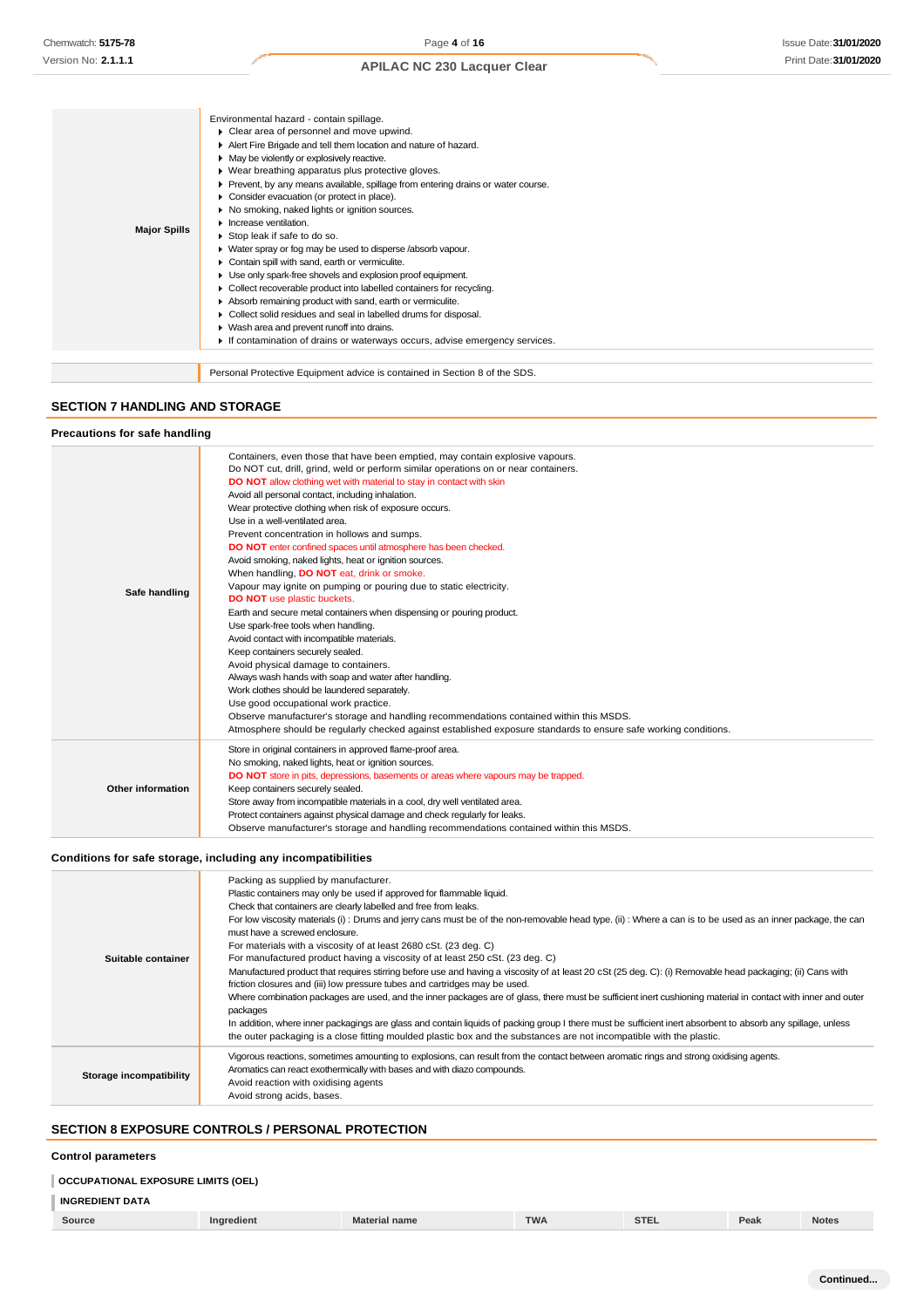| Singapore Permissible<br><b>Exposure Limits of Toxic</b><br>Substances        | n-butyl acetate                    | n-Butyl acetate                          | 713 mg/m3 / 150 ppm     | 200 mg/m3 / 950<br>ppm | Not<br>Available | Not<br>Available |
|-------------------------------------------------------------------------------|------------------------------------|------------------------------------------|-------------------------|------------------------|------------------|------------------|
| Singapore Permissible<br><b>Exposure Limits of Toxic</b><br>Substances        | toluene                            | Toluene (Toluol)                         | 188 mg/m3 / 50 ppm      | Not Available          | Not<br>Available | Not<br>Available |
| Singapore Permissible<br><b>Exposure Limits of Toxic</b><br>Substances        | ethyl acetate                      | Ethyl acetate                            | 1440 mg/m3 / 400<br>ppm | Not Available          | Not<br>Available | Not<br>Available |
| Singapore Permissible<br><b>Exposure Limits of Toxic</b><br>Substances        | ethylene glycol monobutyl<br>ether | 2-Butoxyethanol (EGBE)                   | 121 mg/m3 / 25 ppm      | Not Available          | Not<br>Available | Not<br>Available |
| Singapore Permissible<br><b>Exposure Limits of Toxic</b><br><b>Substances</b> | n-butanol                          | n-Butanol                                | Not Available           | 50 mg/m3 / 152 ppm     | Not<br>Available | Not<br>Available |
| Singapore Permissible<br><b>Exposure Limits of Toxic</b><br>Substances        | methyl ethyl ketone                | Methyl ethyl ketone (MEK,<br>2-Butanone) | 590 mg/m3 / 200 ppm     | 300 mg/m3 / 885<br>ppm | Not<br>Available | Not<br>Available |
| Singapore Permissible<br><b>Exposure Limits of Toxic</b><br>Substances        | dibutyl phthalate                  | Dibutyl phthalate                        | $5$ mg/m $3$            | Not Available          | Not<br>Available | Not<br>Available |

## **EMERGENCY LIMITS**

| Ingredient                      | <b>Material name</b>                     | TEEL-1            | TEEL-2            | TEEL-3        |
|---------------------------------|------------------------------------------|-------------------|-------------------|---------------|
| n-butyl acetate                 | Butyl acetate, n-                        | Not Available     | Not Available     | Not Available |
| toluene                         | Toluene                                  | Not Available     | Not Available     | Not Available |
| ethyl acetate                   | Ethyl acetate                            | 400 ppm           | $400$ ppm         | 10000 ppm     |
| ethylene glycol monobutyl ether | Butoxyethanol, 2-; (Glycol ether EB)     | 20 ppm            | 20 ppm            | 700 ppm       |
| n-butanol                       | Butyl alcohol, n-; (n-Butanol)           | 20 ppm            | 50 ppm            | 8000 ppm      |
| methyl ethyl ketone             | Butanone, 2-; (Methyl ethyl ketone; MEK) | Not Available     | Not Available     | Not Available |
| dibutyl phthalate               | Dibutyl phthalate                        | $15 \text{ mg/m}$ | $31 \text{ mg/m}$ | 9300 mg/m3    |

| Ingredient                      | <b>Original IDLH</b> | <b>Revised IDLH</b> |
|---------------------------------|----------------------|---------------------|
| n-butyl acetate                 | 10,000 ppm           | 1,700 [LEL] ppm     |
| toluene                         | 2,000 ppm            | 500 ppm             |
| ethyl acetate                   | 10,000 ppm           | 2,000 [LEL] ppm     |
| ethylene glycol monobutyl ether | 700 ppm              | 700 [Unch] ppm      |
| n-butanol                       | 8,000 ppm            | 1,400 [LEL] ppm     |
| methyl ethyl ketone             | 3,000 ppm            | 3,000 [Unch] ppm    |
| dibutyl phthalate               | $9,300$ mg/m $3$     | 4,000 mg/m3         |

# **Exposure controls**

|                                     | Engineering controls are used to remove a hazard or place a barrier between the worker and the hazard. Well-designed engineering controls can be highly<br>effective in protecting workers and will typically be independent of worker interactions to provide this high level of protection.<br>The basic types of engineering controls are:<br>Process controls which involve changing the way a job activity or process is done to reduce the risk.<br>Enclosure and/or isolation of emission source which keeps a selected hazard "physically" away from the worker and ventilation that strategically "adds" and<br>"removes" air in the work environment. Ventilation can remove or dilute an air contaminant if designed properly. The design of a ventilation system must match<br>the particular process and chemical or contaminant in use.<br>Employers may need to use multiple types of controls to prevent employee overexposure.<br>For flammable liquids and flammable gases, local exhaust ventilation or a process enclosure ventilation system may be required. Ventilation equipment should<br>be explosion-resistant.<br>Air contaminants generated in the workplace possess varying "escape" velocities which, in turn, determine the "capture velocities" of fresh circulating air<br>required to effectively remove the contaminant. |                                  |                                              |
|-------------------------------------|--------------------------------------------------------------------------------------------------------------------------------------------------------------------------------------------------------------------------------------------------------------------------------------------------------------------------------------------------------------------------------------------------------------------------------------------------------------------------------------------------------------------------------------------------------------------------------------------------------------------------------------------------------------------------------------------------------------------------------------------------------------------------------------------------------------------------------------------------------------------------------------------------------------------------------------------------------------------------------------------------------------------------------------------------------------------------------------------------------------------------------------------------------------------------------------------------------------------------------------------------------------------------------------------------------------------------------------------------------------|----------------------------------|----------------------------------------------|
|                                     | Type of Contaminant:                                                                                                                                                                                                                                                                                                                                                                                                                                                                                                                                                                                                                                                                                                                                                                                                                                                                                                                                                                                                                                                                                                                                                                                                                                                                                                                                         |                                  | Air Speed:                                   |
| Appropriate engineering<br>controls | solvent, vapours, degreasing etc., evaporating from tank (in still air).                                                                                                                                                                                                                                                                                                                                                                                                                                                                                                                                                                                                                                                                                                                                                                                                                                                                                                                                                                                                                                                                                                                                                                                                                                                                                     |                                  | $0.25 - 0.5$ m/s<br>$(50-100)$<br>$f/min.$ ) |
|                                     | aerosols, fumes from pouring operations, intermittent container filling, low speed conveyer transfers, welding, spray drift, plating acid fumes,<br>pickling (released at low velocity into zone of active generation)                                                                                                                                                                                                                                                                                                                                                                                                                                                                                                                                                                                                                                                                                                                                                                                                                                                                                                                                                                                                                                                                                                                                       |                                  | $0.5 - 1$ m/s<br>$(100 - 200)$<br>$f/min.$ ) |
|                                     | direct spray, spray painting in shallow booths, drum filling, conveyer loading, crusher dusts, gas discharge (active generation into zone of<br>rapid air motion)                                                                                                                                                                                                                                                                                                                                                                                                                                                                                                                                                                                                                                                                                                                                                                                                                                                                                                                                                                                                                                                                                                                                                                                            |                                  | $1-2.5$ m/s<br>$(200 - 500)$<br>$f/min.$ )   |
|                                     | Within each range the appropriate value depends on:                                                                                                                                                                                                                                                                                                                                                                                                                                                                                                                                                                                                                                                                                                                                                                                                                                                                                                                                                                                                                                                                                                                                                                                                                                                                                                          |                                  |                                              |
|                                     | Lower end of the range                                                                                                                                                                                                                                                                                                                                                                                                                                                                                                                                                                                                                                                                                                                                                                                                                                                                                                                                                                                                                                                                                                                                                                                                                                                                                                                                       | Upper end of the range           |                                              |
|                                     | 1: Room air currents minimal or favourable to capture                                                                                                                                                                                                                                                                                                                                                                                                                                                                                                                                                                                                                                                                                                                                                                                                                                                                                                                                                                                                                                                                                                                                                                                                                                                                                                        | 1: Disturbing room air currents  |                                              |
|                                     | 2: Contaminants of low toxicity or of nuisance value only.                                                                                                                                                                                                                                                                                                                                                                                                                                                                                                                                                                                                                                                                                                                                                                                                                                                                                                                                                                                                                                                                                                                                                                                                                                                                                                   | 2: Contaminants of high toxicity |                                              |
|                                     |                                                                                                                                                                                                                                                                                                                                                                                                                                                                                                                                                                                                                                                                                                                                                                                                                                                                                                                                                                                                                                                                                                                                                                                                                                                                                                                                                              |                                  |                                              |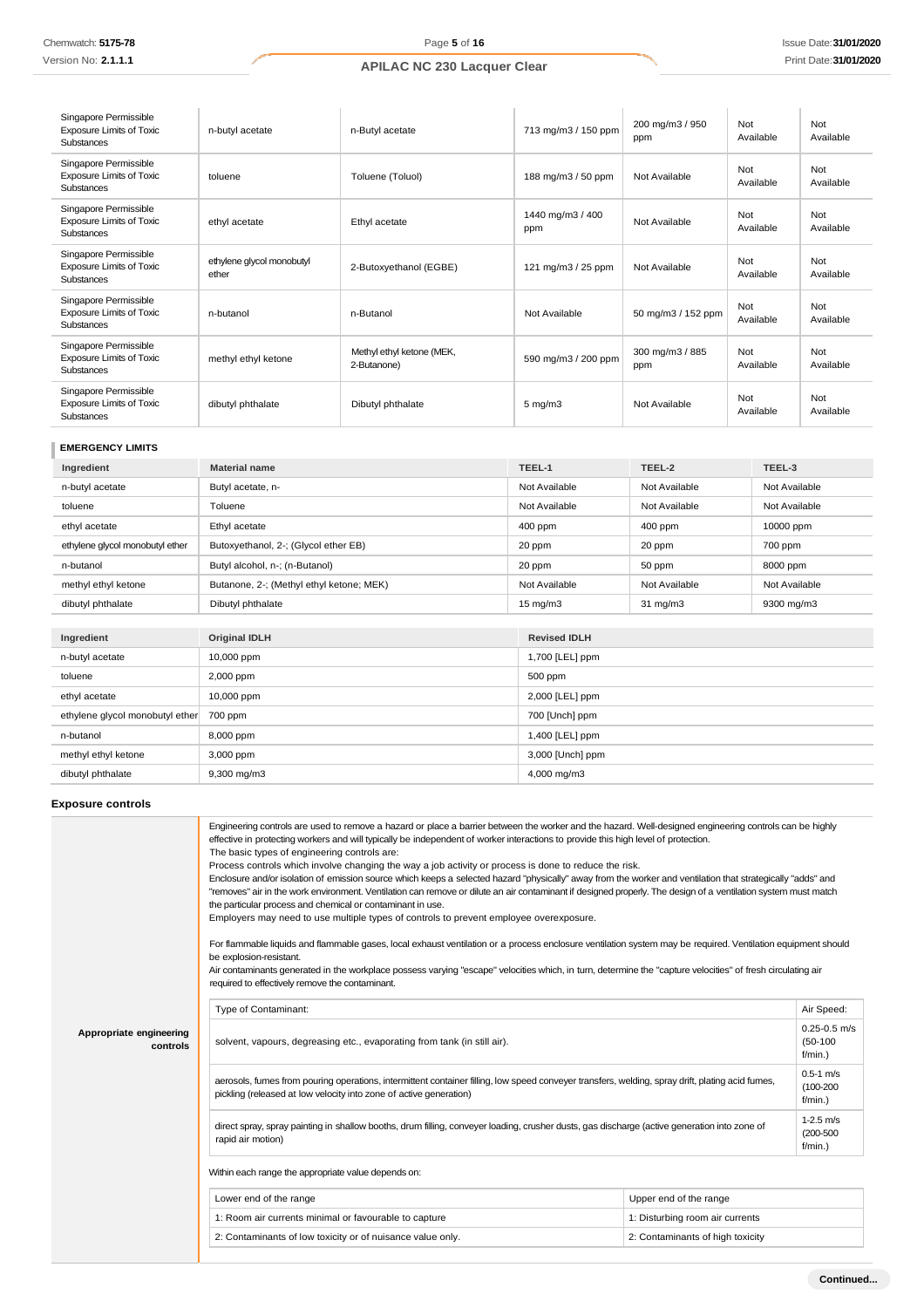|                              | 3: Intermittent, low production.                                                                                                                                                                                                                                                                                                                                                                                                                                                                                                                                                                                                                                                                                                                                                                                                                                                                                                                                                                                                                                                                                                                                                                                                                                                                                                                                                                                                                                                                                                                                                                                                                                                                                                                                                                                                                                             | 3: High production, heavy use    |  |
|------------------------------|------------------------------------------------------------------------------------------------------------------------------------------------------------------------------------------------------------------------------------------------------------------------------------------------------------------------------------------------------------------------------------------------------------------------------------------------------------------------------------------------------------------------------------------------------------------------------------------------------------------------------------------------------------------------------------------------------------------------------------------------------------------------------------------------------------------------------------------------------------------------------------------------------------------------------------------------------------------------------------------------------------------------------------------------------------------------------------------------------------------------------------------------------------------------------------------------------------------------------------------------------------------------------------------------------------------------------------------------------------------------------------------------------------------------------------------------------------------------------------------------------------------------------------------------------------------------------------------------------------------------------------------------------------------------------------------------------------------------------------------------------------------------------------------------------------------------------------------------------------------------------|----------------------------------|--|
|                              | 4: Large hood or large air mass in motion                                                                                                                                                                                                                                                                                                                                                                                                                                                                                                                                                                                                                                                                                                                                                                                                                                                                                                                                                                                                                                                                                                                                                                                                                                                                                                                                                                                                                                                                                                                                                                                                                                                                                                                                                                                                                                    | 4: Small hood-local control only |  |
|                              | Simple theory shows that air velocity falls rapidly with distance away from the opening of a simple extraction pipe. Velocity generally decreases with the square<br>of distance from the extraction point (in simple cases). Therefore the air speed at the extraction point should be adjusted, accordingly, after reference to<br>distance from the contaminating source. The air velocity at the extraction fan, for example, should be a minimum of 1-2 m/s (200-400 f/min.) for extraction of<br>solvents generated in a tank 2 meters distant from the extraction point. Other mechanical considerations, producing performance deficits within the extraction<br>apparatus, make it essential that theoretical air velocities are multiplied by factors of 10 or more when extraction systems are installed or used.                                                                                                                                                                                                                                                                                                                                                                                                                                                                                                                                                                                                                                                                                                                                                                                                                                                                                                                                                                                                                                                 |                                  |  |
| <b>Personal protection</b>   |                                                                                                                                                                                                                                                                                                                                                                                                                                                                                                                                                                                                                                                                                                                                                                                                                                                                                                                                                                                                                                                                                                                                                                                                                                                                                                                                                                                                                                                                                                                                                                                                                                                                                                                                                                                                                                                                              |                                  |  |
| Eye and face protection      | Safety glasses with side shields.<br>Chemical goggles.<br>▶ Contact lenses may pose a special hazard; soft contact lenses may absorb and concentrate irritants. A written policy document, describing the wearing of<br>lenses or restrictions on use, should be created for each workplace or task. This should include a review of lens absorption and adsorption for the class of<br>chemicals in use and an account of injury experience. Medical and first-aid personnel should be trained in their removal and suitable equipment should be<br>readily available. In the event of chemical exposure, begin eye irrigation immediately and remove contact lens as soon as practicable. Lens should be removed<br>at the first signs of eye redness or irritation - lens should be removed in a clean environment only after workers have washed hands thoroughly. [CDC NIOSH<br>Current Intelligence Bulletin 59], [AS/NZS 1336 or national equivalent]                                                                                                                                                                                                                                                                                                                                                                                                                                                                                                                                                                                                                                                                                                                                                                                                                                                                                                                 |                                  |  |
| <b>Skin protection</b>       | See Hand protection below                                                                                                                                                                                                                                                                                                                                                                                                                                                                                                                                                                                                                                                                                                                                                                                                                                                                                                                                                                                                                                                                                                                                                                                                                                                                                                                                                                                                                                                                                                                                                                                                                                                                                                                                                                                                                                                    |                                  |  |
| Hands/feet protection        | ▶ Wear chemical protective gloves, e.g. PVC.<br>▶ Wear safety footwear or safety gumboots, e.g. Rubber<br>The selection of suitable gloves does not only depend on the material, but also on further marks of quality which vary from manufacturer to manufacturer. Where<br>the chemical is a preparation of several substances, the resistance of the glove material can not be calculated in advance and has therefore to be checked prior<br>to the application.<br>The exact break through time for substances has to be obtained from the manufacturer of the protective gloves and has to be observed when making a final<br>choice.<br>Suitability and durability of glove type is dependent on usage. Important factors in the selection of gloves include:<br>Firequency and duration of contact,<br>• chemical resistance of glove material,<br>▶ glove thickness and<br>$\blacktriangleright$ dexterity<br>Select gloves tested to a relevant standard (e.g. Europe EN 374, US F739, AS/NZS 2161.1 or national equivalent).<br>• When prolonged or frequently repeated contact may occur, a glove with a protection class of 5 or higher (breakthrough time greater than 240 minutes<br>according to EN 374, AS/NZS 2161.10.1 or national equivalent) is recommended.<br>> When only brief contact is expected, a glove with a protection class of 3 or higher (breakthrough time greater than 60 minutes according to EN 374, AS/NZS<br>2161.10.1 or national equivalent) is recommended.<br>> Some glove polymer types are less affected by movement and this should be taken into account when considering gloves for long-term use.<br>Contaminated gloves should be replaced.<br>٠<br>Gloves must only be wom on clean hands. After using gloves, hands should be washed and dried thoroughly. Application of a non-perfumed moisturiser is<br>recommended. |                                  |  |
| <b>Body protection</b>       | See Other protection below                                                                                                                                                                                                                                                                                                                                                                                                                                                                                                                                                                                                                                                                                                                                                                                                                                                                                                                                                                                                                                                                                                                                                                                                                                                                                                                                                                                                                                                                                                                                                                                                                                                                                                                                                                                                                                                   |                                  |  |
| Other protectio <sub>n</sub> | • Overalls.<br>PVC Apron.<br>PVC protective suit may be required if exposure severe.<br>Eyewash unit.<br>Ensure there is ready access to a safety shower.<br>Some plastic personal protective equipment (PPE) (e.g. gloves, aprons, overshoes) are not recommended as they may produce static electricity.<br>For large scale or continuous use wear tight-weave non-static clothing (no metallic fasteners, cuffs or pockets).<br>Non sparking safety or conductive footwear should be considered. Conductive footwear describes a boot or shoe with a sole made from a conductive compound<br>chemically bound to the bottom components, for permanent control to electrically ground the foot an shall dissipate static electricity from the body to reduce the<br>possibility of ignition of volatile compounds. Electrical resistance must range between 0 to 500,000 ohms. Conductive shoes should be stored in lockers close<br>to the room in which they are worn. Personnel who have been issued conductive footwear should not wear them from their place of work to their homes and<br>return.                                                                                                                                                                                                                                                                                                                                                                                                                                                                                                                                                                                                                                                                                                                                                                    |                                  |  |
| <b>Thermal hazards</b>       | Not Available                                                                                                                                                                                                                                                                                                                                                                                                                                                                                                                                                                                                                                                                                                                                                                                                                                                                                                                                                                                                                                                                                                                                                                                                                                                                                                                                                                                                                                                                                                                                                                                                                                                                                                                                                                                                                                                                |                                  |  |
|                              |                                                                                                                                                                                                                                                                                                                                                                                                                                                                                                                                                                                                                                                                                                                                                                                                                                                                                                                                                                                                                                                                                                                                                                                                                                                                                                                                                                                                                                                                                                                                                                                                                                                                                                                                                                                                                                                                              |                                  |  |

## **Recommended material(s)**

**GLOVE SELECTION INDEX**

Glove selection is based on a modified presentation of the: *"***Forsberg Clothing Performance Index".**

The effect(s) of the following substance(s) are taken into account in the *computergenerated* selection:

APILAC NC 230 Lacquer Clear

| <b>Material</b>       | <b>CPI</b> |
|-----------------------|------------|
| ##ethyl               | acetate    |
| PE/EVAL/PE            | A          |
| <b>BUTYL</b>          | C          |
| <b>BUTYL/NEOPRENE</b> | C          |
| CPE                   | C          |
| <b>HYPALON</b>        | C          |
| NAT+NEOPR+NITRILE     | C          |
| <b>NATURAL RUBBER</b> | C          |
| NATURAL+NEOPRENE      | C          |

## **Respiratory protection**

Type A Filter of sufficient capacity. (AS/NZS 1716 & 1715, EN 143:2000 & 149:2001, ANSI Z88 or national equivalent)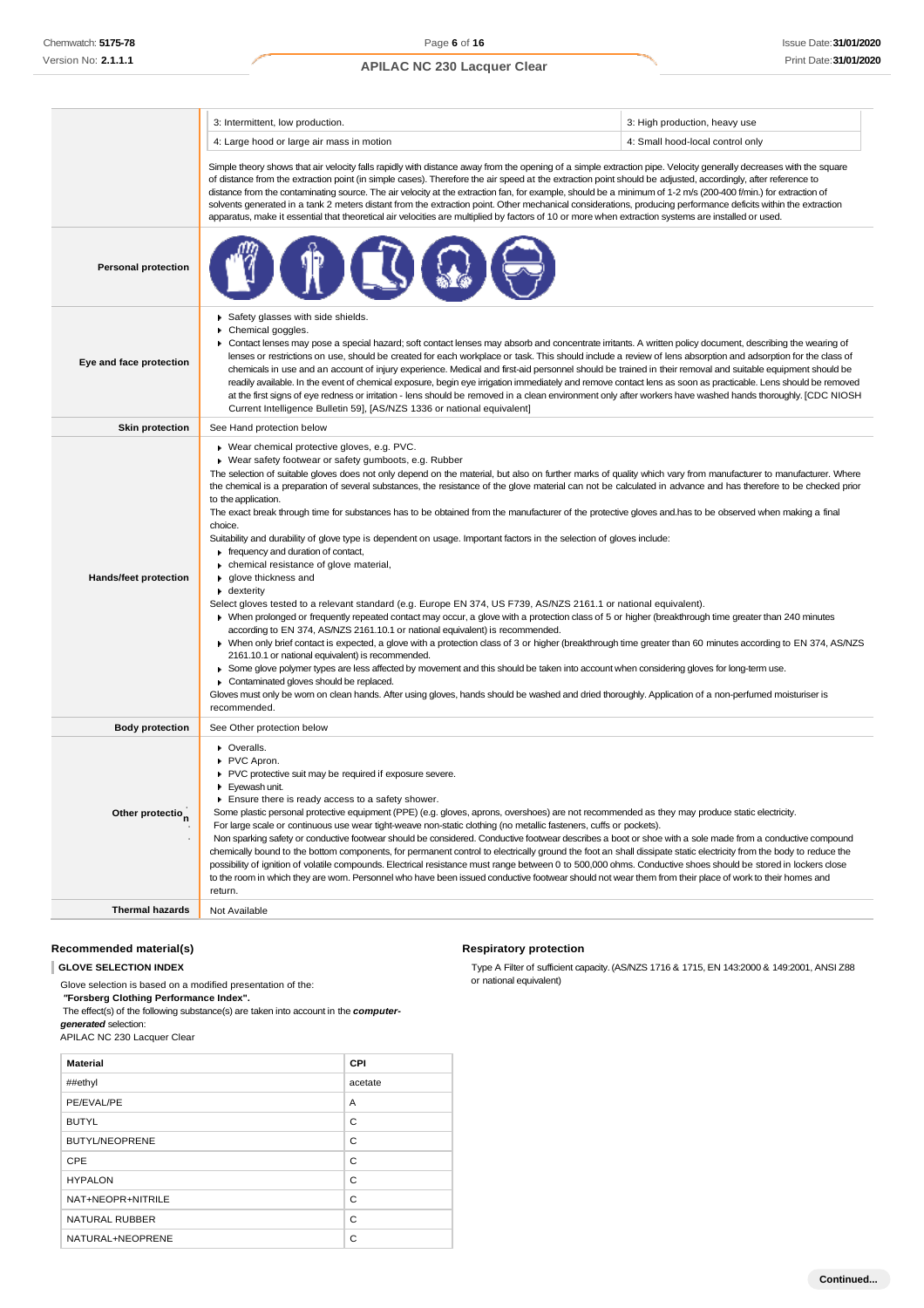| <b>NEOPRENE</b>             | C         |
|-----------------------------|-----------|
| NEOPRENE/NATURAL            | C         |
| <b>NITRILE</b>              | C         |
| NITRILE+PVC                 | C         |
| PE                          | C         |
| <b>PVA</b>                  | C         |
| <b>PVC</b>                  | C         |
| SARANEX-23                  | C         |
| SARANEX-23 2-PLY            | C         |
| <b>TEFLON</b>               | C         |
| <b>VITON</b>                | C         |
| VITON/BUTYL                 | C         |
| VITON/CHLOROBUTYL           | C         |
| <b>VITON/NEOPRENE</b>       | C         |
| ##ethylene glycol monobutyl | ether     |
| ##methyl ethyl              | ketone    |
| ##dibutyl                   | phthalate |

Where the concentration of gas/particulates in the breathing zone, approaches or exceeds the "Exposure Standard" (or ES), respiratory protection is required. Degree of protection varies with both face-piece and Class of filter; the nature of protection varies with Type of filter.

| <b>Required Minimum</b><br><b>Protection Factor</b> | <b>Half-Face</b><br>Respirator | <b>Full-Face</b><br>Respirator | <b>Powered Air</b><br>Respirator |
|-----------------------------------------------------|--------------------------------|--------------------------------|----------------------------------|
| up to $10 \times ES$                                | A-AUS / Class 1                | ٠                              | A-PAPR-AUS /<br>Class 1          |
| up to $50 \times ES$                                | Air-line*                      | -                              |                                  |
| up to $100 \times ES$                               | -                              | $A-3$                          | -                                |
| $100 + x ES$                                        | -                              | Air-line**                     | -                                |

\* - Continuous-flow; \*\* - Continuous-flow or positive pressure demand A(All classes) = Organic vapours, B AUS or B1 = Acid gasses, B2 = Acid gas or hydrogen cyanide(HCN), B3 = Acid gas or hydrogen cyanide(HCN), E = Sulfur dioxide(SO2), G = Agricultural chemicals, K = Ammonia(NH3), Hg = Mercury, NO = Oxides of nitrogen, MB = Methyl bromide, AX = Low boiling point organic compounds(below 65 degC)

\* CPI - Chemwatch Performance Index

A: Best Selection

B: Satisfactory; may degrade after 4 hours continuous immersion

C: Poor to Dangerous Choice for other than short term immersion

**NOTE**: As a series of factors will influence the actual performance of the glove, a final selection must be based on detailed observation. -

\* Where the glove is to be used on a short term, casual or infrequent basis, factors such as "feel" or convenience (e.g. disposability), may dictate a choice of gloves which might otherwise be unsuitable following long-term or frequent use. A qualified practitioner should be consulted.

### **SECTION 9 PHYSICAL AND CHEMICAL PROPERTIES**

#### **Information on basic physical and chemical properties**

**Appearance** White highly flammable liquid with a characteristic odour; does not mix with water.

| <b>Physical state</b><br>Relative density (Water = 1)<br>Liquid<br>$-1.25$                                     |  |
|----------------------------------------------------------------------------------------------------------------|--|
|                                                                                                                |  |
| <b>Partition coefficient</b><br>Odour<br>Not Available<br>Not Available<br>n-octanol / water                   |  |
| <b>Auto-ignition temperature</b><br><b>Odour threshold</b><br>Not Available<br>Not Available<br>$(^{\circ}C)$  |  |
| Decomposition<br>Not Available<br>pH (as supplied)<br>Not Applicable<br>temperature                            |  |
| Melting point / freezing<br>Not Available<br><b>Viscosity (cSt)</b><br>98-102 KU<br>point (°C)                 |  |
| Initial boiling point and<br>Not Available<br>Molecular weight (g/mol)<br>Not Applicable<br>boiling range (°C) |  |
| Flash point (°C)<br>Not Available<br>4<br><b>Taste</b>                                                         |  |
| <b>Evaporation rate</b><br>Not Available<br><b>Explosive properties</b><br>Not Available                       |  |
| Flammability<br><b>Oxidising properties</b><br>HIGHLY FLAMMABLE.<br>Not Available                              |  |
| Surface Tension (dyn/cm or<br>Not Available<br>Upper Explosive Limit (%)<br>Not Available<br>mN/m              |  |
| Not Available<br><b>Volatile Component (%vol)</b><br>Lower Explosive Limit (%)<br>70-75                        |  |
| Vapour pressure (kPa)<br>Not Available<br>Not Available<br>Gas group                                           |  |
| Solubility in water (g/L)<br>pH as a solution (1%)<br>Not Applicable<br>Immiscible                             |  |
| Vapour density $(Air = 1)$<br>Not Available<br>VOC g/L<br>Not Available                                        |  |

# **SECTION 10 STABILITY AND REACTIVITY**

| Reactivity                                 | See section 7                                                                                                                    |
|--------------------------------------------|----------------------------------------------------------------------------------------------------------------------------------|
| <b>Chemical stability</b>                  | Unstable in the presence of incompatible materials.<br>Product is considered stable.<br>Hazardous polymerisation will not occur. |
| Possibility of hazardous<br>reactions      | ٠<br>See section 7                                                                                                               |
| <b>Conditions to avoid</b>                 | See section 7                                                                                                                    |
| Incompatible materials                     | See section 7                                                                                                                    |
| <b>Hazardous decomposition</b><br>products | See section 5                                                                                                                    |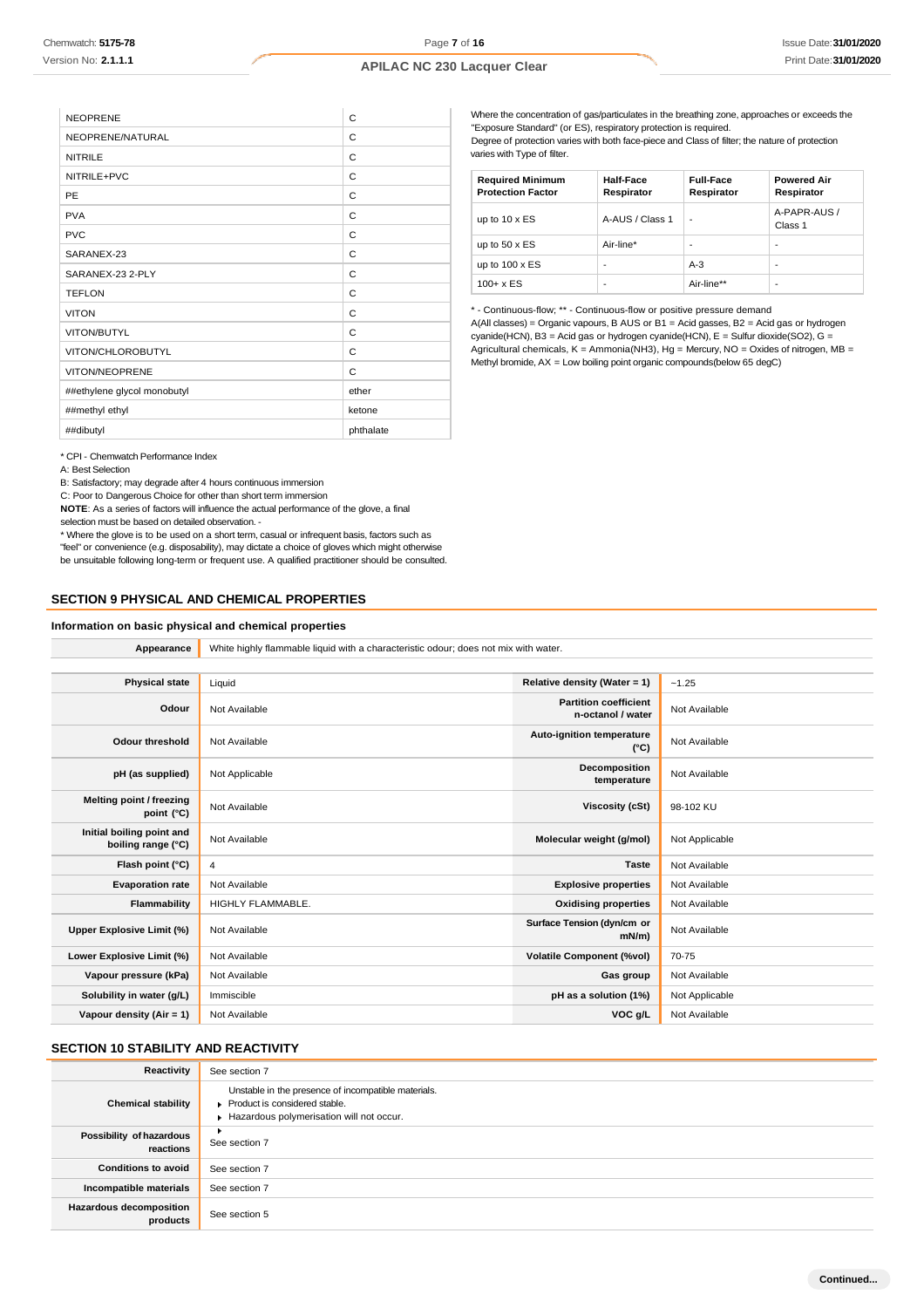# **SECTION 11 TOXICOLOGICAL INFORMATION**

## **Information on toxicological effects**

| Inhaled             | The material is not thought to produce respiratory irritation (as classified by EC Directives using animal models). Nevertheless inhalation of vapours, fumes or<br>aerosols, especially for prolonged periods, may produce respiratory discomfort and occasionally, distress.<br>Inhalation of vapours or aerosols (mists, fumes), generated by the material during the course of normal handling, may be damaging to the health of the<br>individual.                                                                                                                                                                                                                                                                                                                                                                                                                                                                                                                                                                                                                                                                                                                                                                                                                                                                                                                                                |
|---------------------|--------------------------------------------------------------------------------------------------------------------------------------------------------------------------------------------------------------------------------------------------------------------------------------------------------------------------------------------------------------------------------------------------------------------------------------------------------------------------------------------------------------------------------------------------------------------------------------------------------------------------------------------------------------------------------------------------------------------------------------------------------------------------------------------------------------------------------------------------------------------------------------------------------------------------------------------------------------------------------------------------------------------------------------------------------------------------------------------------------------------------------------------------------------------------------------------------------------------------------------------------------------------------------------------------------------------------------------------------------------------------------------------------------|
| Ingestion           | Swallowing of the liquid may cause aspiration into the lungs with the risk of chemical pneumonitis; serious consequences may result. (ICSC13733)<br>Accidental ingestion of the material may be damaging to the health of the individual.<br>The toxicity of phthalates is not excessive due to slow oral absorption and metabolism. Absorption is affected by fat in the diet. Repeated doses can cause<br>cumulative toxic effects, and symptoms include an enlarged liver which often reverses if exposure is maintained. Carbohydrate metabolism is disrupted, and<br>cholesterol and triglyceride levels in the blood falls. In rats, there is also strong evidence of withering of the testicles. Some phthalates can increase the effects<br>of antibiotics, thiamine (vitamin B1) and sulfonamides.                                                                                                                                                                                                                                                                                                                                                                                                                                                                                                                                                                                            |
| <b>Skin Contact</b> | This material can cause inflammation of the skin on contact in some persons.<br>The material may accentuate any pre-existing dermatitis condition<br>Skin contact with the material may damage the health of the individual; systemic effects may result following absorption.<br>Open cuts, abraded or irritated skin should not be exposed to this material<br>Entry into the blood-stream, through, for example, cuts, abrasions or lesions, may produce systemic injury with harmful effects. Examine the skin prior to the use<br>of the material and ensure that any external damage is suitably protected.                                                                                                                                                                                                                                                                                                                                                                                                                                                                                                                                                                                                                                                                                                                                                                                      |
| Eye                 | This material can cause eye irritation and damage in some persons.                                                                                                                                                                                                                                                                                                                                                                                                                                                                                                                                                                                                                                                                                                                                                                                                                                                                                                                                                                                                                                                                                                                                                                                                                                                                                                                                     |
| Chronic             | Harmful: danger of serious damage to health by prolonged exposure through inhalation.<br>This material can cause serious damage if one is exposed to it for long periods. It can be assumed that it contains a substance which can produce severe<br>defects.<br>Based on experience with animal studies, exposure to the material may result in toxic effects to the development of the foetus, at levels which do not cause<br>significant toxic effects to the mother.<br>Substance accumulation, in the human body, may occur and may cause some concern following repeated or long-term occupational exposure.<br>Based on experience with similar materials, there is a possibility that exposure to the material may reduce fertility in humans at levels which do not cause other<br>toxic effects.<br>Intentional abuse (glue sniffing) or occupational exposure to toluene can result in chronic habituation. Chronic abuse has caused inco-ordination, tremors of<br>the extremeties (due to widespread cerebrum withering), headache, abnormal speech, temporary memory loss, convulsions, coma, drowsiness, reduced colour<br>perception, blindness, nystagmus (rapid, involuntary eye movements), hearing loss leading to deafness and milddementia.<br>There has been some concern that this material can cause cancer or mutations but there is not enough data to make an assessment. |

|                                       | <b>TOXICITY</b>                                      | <b>IRRITATION</b>                  |
|---------------------------------------|------------------------------------------------------|------------------------------------|
| <b>APILAC NC 230 Lacquer</b><br>Clear | Not Available                                        | Not Available                      |
| n-butyl acetate                       | <b>TOXICITY</b>                                      | <b>IRRITATION</b>                  |
|                                       | Dermal (rabbit) LD50: >14080 mg/kg <sup>[1]</sup>    | * [PPG]                            |
|                                       | Inhalation (rat) LC50: 2000 ppm/4Hq <sup>[2]</sup>   | Eye (human): 300 mg                |
|                                       | Inhalation (rat) LC50: 390 ppm/4h <sup>[2]</sup>     | Eye (rabbit): 20 mg (open)-SEVERE  |
|                                       | Oral (rat) LD50: 10736 mg/kg <sup>[1]</sup>          | Eye (rabbit): 20 mg/24h - moderate |
|                                       |                                                      | Skin (rabbit): 500 mg/24h-moderate |
|                                       | <b>TOXICITY</b>                                      | <b>IRRITATION</b>                  |
|                                       | Dermal (rabbit) LD50: 12124 mg/kg <sup>[2]</sup>     | Eye (rabbit): 2mg/24h - SEVERE     |
|                                       | Inhalation (rat) LC50: >26700 ppm/1hd <sup>[2]</sup> | Eye (rabbit):0.87 mg - mild        |
| toluene                               | Inhalation (rat) LC50: 49 mg/L/4H <sup>[2]</sup>     | Eye (rabbit):100 mg/30sec - mild   |
|                                       | Oral (rat) LD50: 636 mg/kge <sup>[2]</sup>           | Skin (rabbit):20 mg/24h-moderate   |
|                                       |                                                      | Skin (rabbit):500 mg - moderate    |
|                                       |                                                      |                                    |
|                                       | <b>TOXICITY</b>                                      | <b>IRRITATION</b>                  |
|                                       | Dermal (rabbit) LD50: >18000 mg/kg <sup>[2]</sup>    | Eye (human): 400 ppm               |
|                                       | Inhalation (mouse) LC50: >18 mg/l4 h <sup>[1]</sup>  |                                    |
|                                       | Inhalation (mouse) LC50: 33.5 mg/l2 h <sup>[1]</sup> |                                    |
|                                       | Inhalation (mouse) LC50: 45 mg/L/2H <sup>[2]</sup>   |                                    |
| ethyl acetate                         | Inhalation (rat) LC50: >6000 ppm/6H[2]               |                                    |
|                                       | Inhalation (rat) LC50: 1600 ppm/8h <sup>[2]</sup>    |                                    |
|                                       | Inhalation (rat) LC50: 200 mg/l1 h <sup>[1]</sup>    |                                    |
|                                       | Oral (rat) LD50: 10170 mg/kg <sup>[1]</sup>          |                                    |
|                                       | <b>TOXICITY</b>                                      | <b>IRRITATION</b>                  |
|                                       | dermal (rat) LD50: >2000 mg/kg <sup>[1]</sup>        | * [Union Carbide]                  |
| ethylene glycol monobutyl             | Inhalation (rat) LC50: 450 ppm/4H <sup>[2]</sup>     | Eye (rabbit): 100 mg SEVERE        |
| ether                                 | Oral (rat) LD50: 250 mg/kg <sup>[2]</sup>            | Eye (rabbit): 100 mg/24h-moderate  |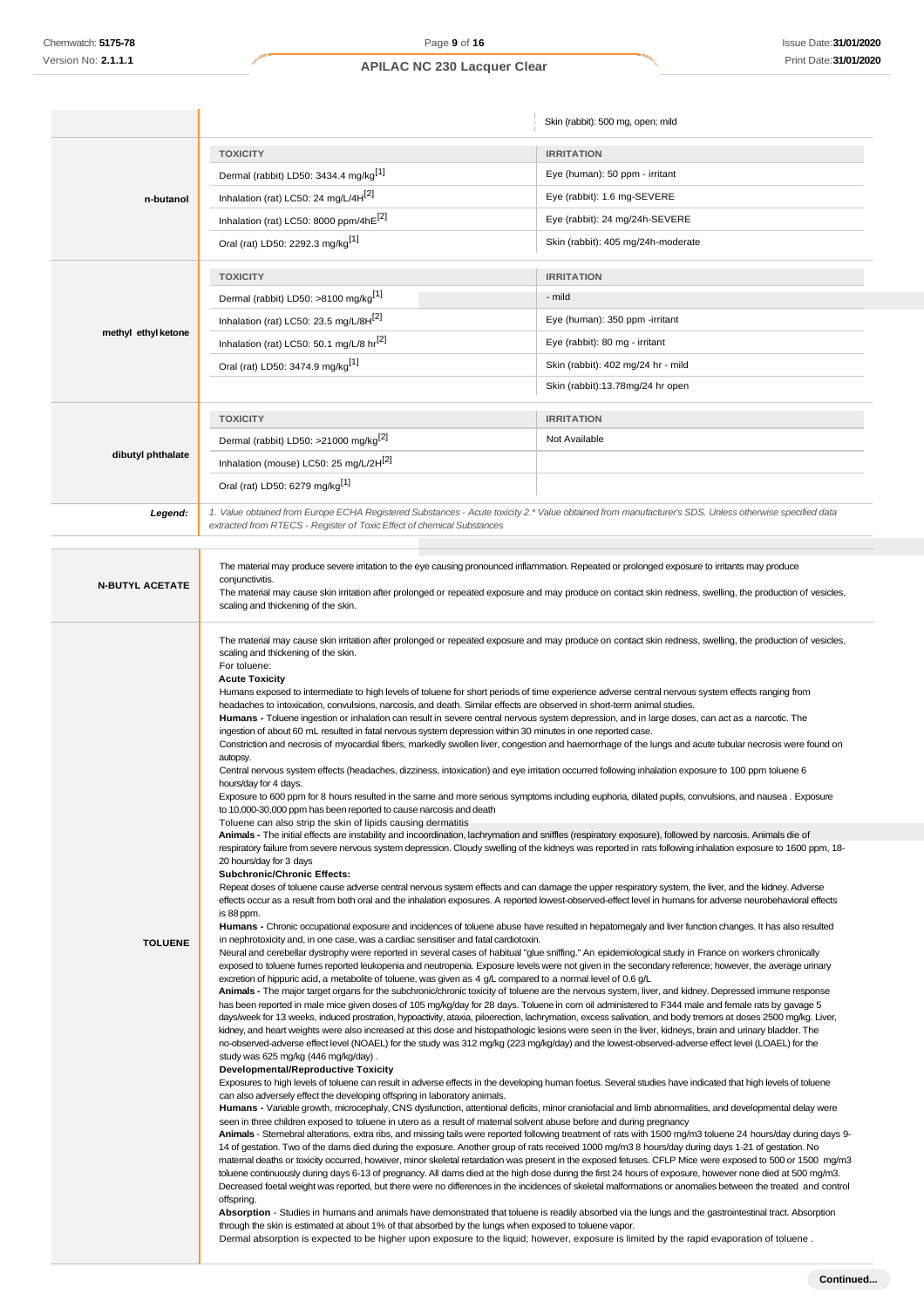**Distribution** - In studies with mice exposed to radiolabeled toluene by inhalation, high levels of radioactivity were present in body fat, bone marrow, spinal ves, spinal cord, and brain white matter. Lower levels of radioactivity were present in blood, kidney, and liver. Accumulation of toluene has generally been found in adipose tissue, other tissues with high fat content, and in highly vascularised tissues **Metabolism** - The metabolites of inhaled or ingested toluene include benzyl alcohol resulting from the hydroxylation of the methyl group. Further oxidation results in the formation of benzaldehyde and benzoic acid. The latter is conjugated with glycine to yield hippuric acid or reacted with glucuronic acid to form benzoyl glucuronide. o-cresol and p-cresol formed by ring hydroxylation are considered minor metabolites **Excretion -** Toluene is primarily (60-70%) excreted through the urine as hippuric acid. The excretion of benzoyl glucuronide accounts for 10-20%, and excretion of unchanged toluene through the lungs also accounts for 10-20%. Excretion of hippuric acid is usually complete within 24 hours after exposure. **ETHYLENE GLYCOL MONOBUTYL ETHER** The material may produce severe irritation to the eye causing pronounced inflammation. Repeated or prolonged exposure to irritants may produce conjunctivitis. The material may cause skin irritation after prolonged or repeated exposure and may produce on contact skin redness, swelling, the production of vesicles, scaling and thickening of the skin. For ethylene glycol monoalkyl ethers and their acetates (EGMAEs): Typical members of this category are ethylene glycol propylene ether (EGPE), ethylene glycol butyl ether (EGBE) and ethylene glycol hexyl ether (EGHE) and their acetates. EGMAEs are substrates for alcohol dehydrogenase isozyme ADH-3, which catalyzes the conversion of their terminal alcohols to aldehydes (which are transient metabolites). Further, rapid conversion of the aldehydes by aldehyde dehydrogenase produces alkoxyacetic acids, which are the predominant urinary metabolites of mono substituted glycol ethers. **Acute Toxicity:** Oral LD50 values in rats for all category members range from 739 (EGHE) to 3089 mg/kg bw (EGPE), with values increasing with decreasing molecular weight. Four to six hour acute inhalation toxicity studies were conducted for these chemicals in rats at the highest vapour concentrations practically achievable. Values range from LC0 > 85 ppm (508 mg/m3) for EGHE, LC50 > 400ppm (2620 mg/m3) for EGBEA to LC50 > 2132 ppm (9061 mg/m3) for EGPE. No lethality was observed for any of these materials under these conditions. Dermal LD50 values in rabbits range from 435 mg/kg bw (EGBE) to 1500 mg/kg bw (EGBEA). Overall these category members can be considered to be of low to moderate acute toxicity. All category members cause reversible irritation to skin and eyes, with EGBEA less irritating and EGHE more irritating than the other category members. EGPE and EGBE are not sensitisers in experimental animals or humans. Signs of acute toxicity in rats, mice and rabbits are consistent with haemolysis (with the exception of EGHE) and non-specific CNS depression typical of organic solvents in general. Alkoxyacetic acid metabolites, propoxyacetic acid (PAA) and butoxyacetic acid (BAA), are responsible for the red blood cell hemolysis. Signs of toxicity in humans deliberately ingesting cleaning fluids containing 9-22% EGBE are similar to those of rats, with the exception of haemolysis. Although decreased blood haemoglobin and/or haemoglobinuria were observed in some of the human cases, it is not clear if this was due to haemolysis or haemodilution as a result of administration of large volumes of fluid. Red blood cells of humans are many-fold more resistant to toxicity from EGPE and EGBE *in vitro* than those of rats. **Repeat dose toxicity:** The fact that the NOAEL for repeated dose toxicity of EGBE is less than that of EGPE is consistent with red blood cells being more sensitive to EGBE than EGPE. Blood from mice, rats, hamsters, rabbits and baboons were sensitive to the effects of BAA *in vitro* and displayed similar responses, which included erythrocyte swelling (increased haematocrit and mean corpuscular hemoglobin), followed by hemolysis. Blood from humans, pigs, dogs, cats, and guinea pigs was less sensitive to haemolysis by BAA *in vitro*. **Mutagenicity:** In the absence and presence of metabolic activation, EGBE tested negative for mutagenicity in Ames tests conducted in *S. typhimurium* strains TA97, TA98, TA100, TA1535 and TA1537 and EGHE tested negative in strains TA98, TA100, TA1535, TA1537 and TA1538. *In vitro* cytogenicity and sister chromatid exchange assays with EGBE and EGHE in Chinese Hamster Ovary Cells with and without metabolic activation and in vivo micronucleus tests with EGBE in rats and mice were negative, indicating that these glycol ethers are not genotoxic. **Carcinogenicity:** In a 2-year inhalation chronic toxicity and carcinogenicity study with EGBE in rats and mice a significant increase in the incidence of liver haemangiosarcomas was seen in male mice and forestomach tumours in female mice. It was decided that based on the mode of action data available there was no significant hazard for humancarcinogenicity Reproductive and developmental toxicity. The results of reproductive and developmental toxicity studies indicate that the glycol ethers in this category are not selectively toxic to the reproductive system or developing fetus, developmental toxicity is secondary to maternal toxicity. The repeated dose toxicity studies in which reproductive organs were examined indicate that the members of this category are not associated with toxicity to reproductive organs (including the testes). Results of the developmental toxicity studies conducted via inhalation exposures during gestation periods on EGPE (rabbits -125, 250, 500 ppm or 531, 1062, or 2125 mg/m3 and rats - 100, 200, 300, 400 ppm or 425, 850, 1275, or 1700 mg/m3), EGBE (rat and rabbit - 25, 50, 100, 200 ppm or 121, 241, 483, or 966 mg/m3), and EGHE (rat and rabbit - 20.8, 41.4, 79.2 ppm or 124, 248, or 474 mg/m3) indicate that the members of the category are not teratogenic. The NOAELs for developmental toxicity are greater than 500 ppm or 2125 mg/m3 (rabbit-EGPE), 100 ppm or 425 mg/m3 (rat-EGPE), 50 ppm or 241 mg/m3 (rat EGBE) and 100 ppm or 483 mg/m3 (rabbit EGBE) and greater than 79.2 ppm or 474 mg/m3 (rat and rabbit-EGHE). Exposure of pregnant rats to ethylene glycol monobutyl ether (2-butoxyethanol) at 100 ppm or rabbits at 200 ppm during organogenesis resulted in maternal toxicity and embryotoxicity including a decreased number of viable implantations per litter. Slight foetoxicity in the form of poorly ossified or unossified skeletal elements was also apparent in rats. Teratogenic effects were not observed in other species. At least one researcher has stated that the reproductive effects were less than that of other monoalkyl ethers of ethylene glycol. Chronic exposure may cause anaemia, macrocytosis, abnormally large red cells and abnormal red cell fragility. Exposure of male and female rats and mice for 14 weeks to 2 years produced a regenerative haemolytic anaemia and subsequent effects on the haemopoietic system in rats and mice. In addition, 2-butoxyethanol exposures caused increases in the incidence of neoplasms and nonneoplastic lesions (1). The occurrence of the anaemia was concentration-dependent and more pronounced in rats and females. In this study it wasproposed that 2-butoxyethanol at concentrations of 500 ppm and greater produced an acute disseminated thrombosis and bone infarction in male and female rats as a result of severe acute haemolysis and reduced deformability of erythrocytes or through anoxic damage to endothelial cells that compromise blood flow. In twoyear studies, 2-butoxyethanol continued to affect circulating erythroid mass, inducing a responsive anaemia. Rats showed a marginal increase in the incidence of benign or malignant pheochromocytomas (combined) of the adrenal gland. In mice, 2-butoxyethanol exposure resulted in a concentration dependent increase in the incidence of squamous cell papilloma or carcinoma of the forestomach. It was hypothesised that exposure-induced irritation produced inflammatory and hyperplastic effects in the forestomach and that the neoplasia were associated with a continuation of the injury/ degeneration process. Exposure also produced a concentration -dependent increase in the incidence of haemangiosarcoma of the liver of male mice and hepatocellular carcinoma. 1: NTP Toxicology Program Technical report Series 484, March 2000. For ethylene glycol: Ethylene glycol is quickly and extensively absorbed through the gastrointestinal tract. Limited information suggests that it is also absorbed through the respiratory tract; dermal absorption is apparently slow. Following absorption, ethylene glycol is distributed throughout the body according to total body water. In most mammalian species, including humans, ethylene glycol is initially metabolised by alcohol. dehydrogenase to form glycolaldehyde, which is rapidly converted to glycolic acid and glyoxal by aldehyde oxidase and aldehyde dehydrogenase. These metabolites are oxidised to glyoxylate; glyoxylate may be further metabolised to formic acid, oxalic acid, and glycine. Breakdown of both glycine and formic acid can generate CO2, which is one of the major elimination products of ethylene glycol. In addition to exhaled CO2, ethylene glycol is eliminated in the urine as both the parent compound and glycolic acid. Elimination of ethylene glycol from the plasma in both humans and laboratory animals is rapid after oral exposure; elimination half-lives are in the range of 1-4 hours in most species tested. Respiratory Effects. Respiratory system involvement occurs 12-24 hours after ingestion of sufficient amounts of ethylene glycol and is considered to be part of a second stage in ethylene glycol poisoning The symptoms include hyperventilation, shallow rapid breathing, and generalized pulmonary edema with calcium oxalate crystals occasionally present in the lung parenchyma. Respiratory system involvement appears to be dose-dependent and occurs concomitantly with cardiovascular changes. Pulmonary infiltrates and other changes compatible with adult respiratory distress syndrome (ARDS) may characterise the second stage of ethylene glycol poisoning Pulmonary oedema can be secondary to cardiac failure, ARDS, or aspiration of gastric contents. Symptoms related to acidosis such as hyperpnea and tachypnea are frequently observed; however, major respiratory morbidities such as

pulmonary edema and bronchopneumonia are relatively rare and usually only observed with extreme poisoning (e.g., in only 5 of 36 severely poisoned cases).

**Cardiovascular Effects.** Cardiovascular system involvement in humans occurs at the same time as respiratory system involvement, during the second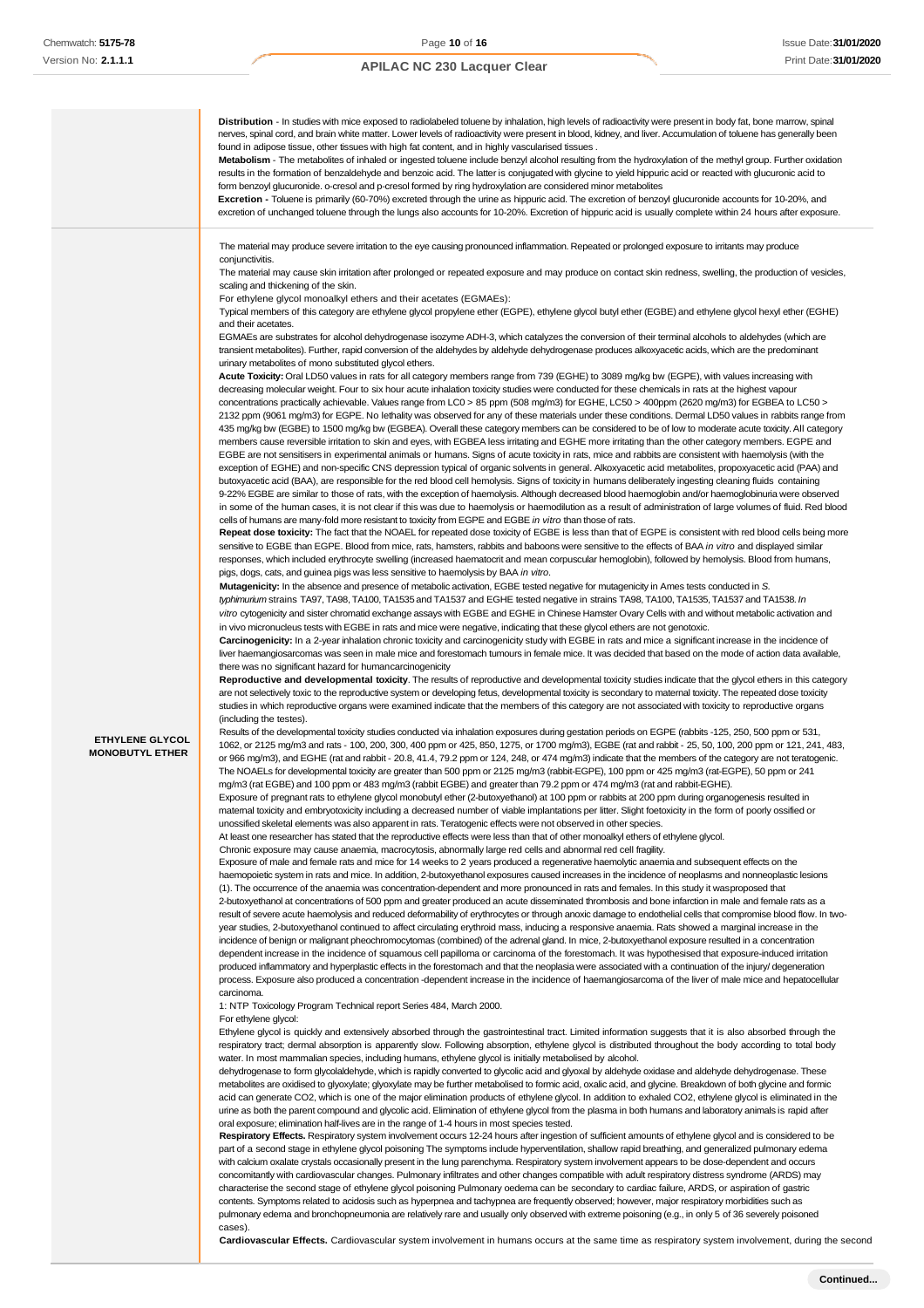phase of oral ethylene glycol poisoning, which is 12- 24 hours after acute exposure. The symptoms of cardiac involvement include tachycardia, ventricular gallop and cardiac enlargement. Ingestion of ethylene glycol may also cause hypertension or hypotension, which may progress to cardiogenic shock. Myocarditis has been observed at autopsy in cases of people who died following acute ingestion of ethylene glycol. As in the case of respiratory effects, cardiovascular involvement occurs with ingestion of relatively high doses of ethylene glycol.

Nevertheless, circulatory disturbances are a rare occurrence, having been reported in only 8 of 36 severely poisoned cases.Therefore, it appears that acute exposure to high levels of ethylene glycol can cause serious cardiovascular effects in humans. The effects of a long-term, low-dose exposure are unknown.

**Gastrointestinal Effects.** Nausea, vomiting with or without blood, pyrosis, and abdominal cramping and pain are common early effects of acute ethylene glycol ingestion. Acute effects of ethylene glycol ingestion in one patient included intermittent diarrhea and abdominal pain, which were attributed to mild colonic ischaemia; severe abdominal pain secondary to colonic stricture and perforation developed 3 months after ingestion, and histology of the resected colon showed birefringent crystals highly suggestive of oxalate deposition.

**Musculoskeletal Effects.** Reported musculoskeletal effects in cases of acute ethylene glycol poisoning have included diffuse muscle tenderness and myalgias associated with elevated serum creatinine phosphokinase levels, and myoclonic jerks and tetanic contractions associated with hypocalcaemia. **Hepatic Effects.** Central hydropic or fatty degeneration, parenchymal necrosis, and calcium oxalate crystals in the liver have been observed at autopsy in cases of people who died following acute ingestion of ethylene glycol.

**Renal Effects.** Adverse renal effects after ethylene glycol ingestion in humans can be observed during the third stage of ethylene glycol toxicity 24-72 hours after acute exposure. The hallmark of renal toxicity is the presence of birefringent calcium oxalate monohydrate crystals deposited in renal tubules and their presence in urine after ingestion of relatively high amounts of ethylene glycol. Other signs of nephrotoxicity can include tubular cell degeneration and necrosis and tubular interstitial inflammation. If untreated, the degree of renal damage caused by high doses of ethylene glycol progresses and leads to haematuria, proteinuria, decreased renal function, oliguria, anuria , and ultimately renal failure. These changes in the kidney are linked to acute tubular necrosis but normal or near normal renal function can return with adequate supportive therapy.

**Metabolic Effects.** One of the major adverse effects following acute oral exposure of humans to ethylene glycol involves metabolic changes. These changes occur as early as 12 hours after ethylene glycol exposure. Ethylene glycol intoxication is accompanied by metabolic acidosis which is manifested by decreased pH and bicarbonate content of serum and other bodily fluids caused by accumulation of excess glycolic acid. Other characteristic metabolic effects of ethylene glycol poisoning are increased serum anion gap, increased osmolal gap, and hypocalcaemia. Serum anion gap is calculated from concentrations of sodium, chloride, and bicarbonate, is normally 12-16 mM, and is typically elevated after ethylene glycol ingestion due to increases in unmeasured metabolite anions (mainlyglycolate).

**Neurological Effects:** Adverse neurological reactions are among the first symptoms to appear in humans after ethylene glycol ingestion. These early neurotoxic effects are also the only symptoms attributed to unmetabolised ethylene glycol. Together with metabolic changes, they occur during the period of 30 minutes to 12 hours after exposure and are considered to be part of the first stage in ethylene glycol intoxication. In cases of acute intoxication, in which a large amount of ethylene glycol is ingested over a very short time period, there is a progression of neurological manifestations which, if not treated, may lead to generalized seizures and coma. Ataxia, slurred speech, confusion, and somnolence are common during the initial phase of ethylene glycol intoxication as are irritation, restlessness, and disorientation. Cerebral edema and crystalline deposits of calcium oxalate in the walls of small blood vessels in the brain were found at autopsy in people who died after acute ethylene glycol ingestion.

Effects on cranial nerves appear late (generally 5-20 days post-ingestion), are relatively rare, and according to some investigators constitute a fourth, late cerebral phase in ethylene glycol intoxication. Clinical manifestations of the cranial neuropathy commonly involve lower motor neurons of the facial and bulbar nerves and are reversible over many months.

**Reproductive Effects:** Reproductive function after intermediate-duration oral exposure to ethylene glycol has been tested in three multi-generation studies (one in rats and two in mice) and several shorter studies (15-20 days in rats and mice). In these studies, effects on fertility, foetal viability, and male reproductive organs were observed in mice, while the only effect in rats was an increase in gestational duration.

**Developmental Effects:** The developmental toxicity of ethylene glycol has been assessed in several acute-duration studies using mice, rats, and rabbits. Available studies indicate that malformations, especially skeletal malformations occur in both mice and rats exposed during gestation; mice are apparently more sensitive to the developmental effects of ethylene glycol. Other evidence of embyrotoxicity in laboratory animals exposed to ethylene glycol exposure includes reduction in foetal body weight.

**Cancer:** No studies were located regarding cancer effects in humans or animals after dermal exposure to ethylene glycol.

**Genotoxic Effects**: Studies in humans have not addressed the genotoxic effects of ethylene glycol. However, available *in vivo* and *in vitro* laboratory studies provide consistently negative genotoxicity results for ethylene glycol.

NOTE: Changes in kidney, liver, spleen and lungs are observed in animals exposed to high concentrations of this substance by all routes. \*\* ASCC (NZ) SDS

Asthma-like symptoms may continue for months or even years after exposure to the material ceases. This may be due to a non-allergenic condition known as reactive airways dysfunction syndrome (RADS) which can occur following exposure to high levels of highly irritating compound. Key criteria for the diagnosis of RADS include the absence of preceding respiratory disease, in a non-atopic individual, with abrupt onset of persistent asthma-like symptoms within minutes to hours of a documented exposure to the irritant. A reversible airflow pattern, on spirometry, with the presence of moderate to severe bronchial hyperreactivity on methacholine challenge testing and the lack of minimal lymphocytic inflammation, without eosinophilia, have also been included in the criteria for diagnosis of RADS. RADS (or asthma) following an irritating inhalation is an infrequent disorder with rates related to the concentration of and duration of exposure to the irritating substance. Industrial bronchitis, on the other hand, is a disorder that occurs as result of exposure due to high concentrations of irritating substance (often particulate in nature) and is completely reversible after exposure ceases. The disorder is characterised by dyspnea, cough and mucusproduction.

The material may produce severe irritation to the eye causing pronounced inflammation. Repeated or prolonged exposure to irritants may produce conjunctivitis.

The material may cause skin irritation after prolonged or repeated exposure and may produce on contact skin redness, swelling, the production of vesicles, scaling and thickening of the skin.

#### for n-butanol

**N-BUTANOL**

**Acute toxicity:** n-Butanol (BA) was only slightly toxic to experimental animals following acute oral, dermal, or inhalation exposure. The acute oral LD50 values for female rats ranged from 790 to 4360 mg/kg. Different strains of rat were used in each of four studies, which may account for the variability. Oral LD50 values for mice, rabbits, hamsters, dogs, and male rats all fell within the same range. The rat inhalation LC0 of 8000 ppm (24000 mg/m3) indicates very low inhalation toxicity (no lethality at 8000 ppm). The rabbit dermal LD50 was 3402 mg/kg, indicating that BA can penetrate the skin, but not very readily. Animal experiments and human experience indicate that BA is, at most, moderately irritating to the skin, but it is a severe eye irritant. These effects are most likely due to BA's localised defatting and drying characteristics. Although no animal data are available, human studies and experience show that BA is not likely to be a skin sensitiser.

The median odor threshold for BA (0.17 ppm) is well below the lowest nasal irritation threshold in humans (289 ppm), allowing warning of possible chemical exposure prior to nasal irritation occurring. Human studies are complicated by the odor characteristics of the material, as the odor threshold is well below the levels at which irritation is observed.

**Repeat dose toxicity:** An in vivo toxicokinetics study confirmed the rapid metabolism of n-butyl acetate (BAc) to BA. Hydrolysis of BAc in blood and brain was estimated to be 99 percent complete within

2.7 minutes (elimination t1/2 = 0.41 minute). Thus, organisms exposed to BAc can experience appreciable tissue concentrations of BA. In this way, the results of toxicity studies with BAc can be used as supplemental, surrogate

data to provide information on the toxicity of BA.

A thirteen-week, subchronic exposure to BAc, the metabolic precursor of BA, produced transient hypoactivity (during exposure only) at 1500 and 3000 ppm (7185 and 14370 mg/m3) along with decreased body weight and food consumption, but no post exposure neurotoxicity even at 3000 ppm. A concurrent subchronic neurotoxicity study under the same exposure conditions showed no evidence of cumulative neurotoxicity based upon functional observational battery endpoints, quantitative motor activity, neuropathology and scheduled-controlled operant behavior endpoints. A no observable effect level (NOAEL) of 500 ppm (2395 mg/m3) was reported for systemic effects in rats, and a NOAEL of 3000 ppm (14370 mg/m3) was reported for post exposure neurotoxicity in rats.

**Reproductive toxicity:** Several studies indicate that BA is not a reproductive toxicant.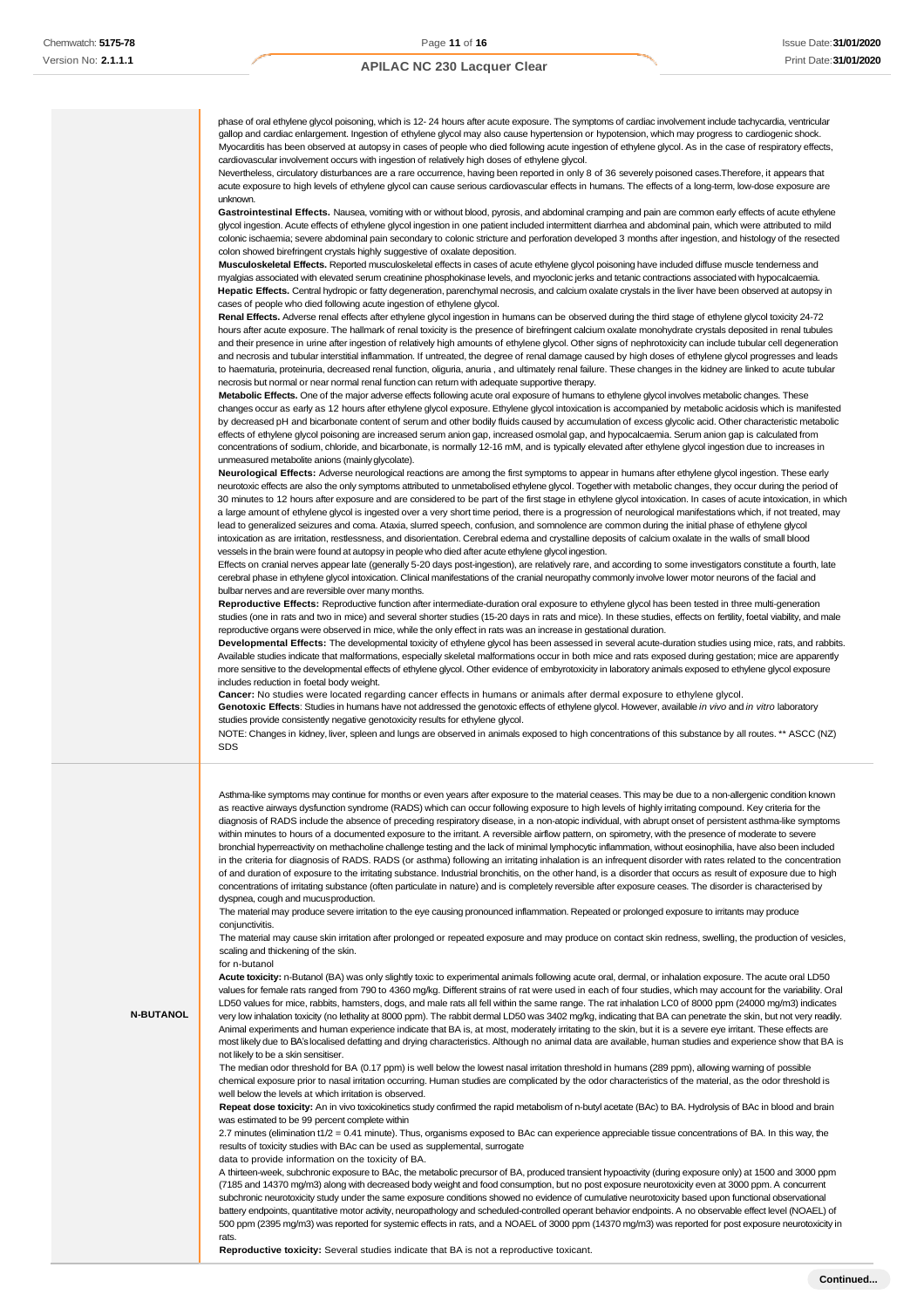#### Female rats exposed to 6000 ppm (18000 mg/m3) BA throughout gestation and male rats exposed to 6000 ppm (18000 mg/m3) BA for six weeks prior to mating showed no effects on fertility or pregnancy rate. Male rats given BA at 533 mg/kg/day for 5 days had no testicular toxicity. Developmental toxicity: BA produced only mild foetotoxicity and developmental alterations at or near the maternally toxic (even lethal) dose of 8000 ppm (24000 mg/m3) throughout gestation. Genotoxicity: An entire battery of negative in vitro tests and a negative in vivo micronucleus test indicate that BA is not genotoxic. **Carcinogenicity:** Based upon the battery of negative mutagenicity and clastogenicity findings, BA presents a very small potential for carcinogenicity. Asthma-like symptoms may continue for months or even years after exposure to the material ceases. This may be due to a non-allergenic condition known as reactive airways dysfunction syndrome (RADS) which can occur following exposure to high levels of highly irritating compound. Key criteria for the diagnosis of RADS include the absence of preceding respiratory disease, in a non-atopic individual, with abrupt onset of persistent asthma-like symptoms within minutes to hours of a documented exposure to the irritant. A reversible airflow pattern, on spirometry, with the presence of moderate to severe bronchial hyperreactivity on methacholine challenge testing and the lack of minimal lymphocytic inflammation, without eosinophilia, have also been included in the criteria for diagnosis of RADS. RADS (or asthma) following an irritating inhalation is an infrequent disorder with rates related to the concentration of and duration of exposure to the irritating substance. Industrial bronchitis, on the other hand, is a disorder that occurs as result of exposure due to high **METHYL ETHYL KETONE** concentrations of irritating substance (often particulate in nature) and is completely reversible after exposure ceases. The disorder is characterised by dyspnea, cough and mucusproduction. The material may cause skin irritation after prolonged or repeated exposure and may produce on contact skin redness, swelling, the production of vesicles, scaling and thickening of the skin. Methyl ethyl ketone is considered to have a low order of toxicity; however methyl ethyl ketone is often used in combination with other solvents and the toxic effects of the mix may be greater than either solvent alone. Combinations of n-hexane with methyl ethyl ketone and also methyl n-butyl ketone with methyl ethyl ketone show increase in peripheral neuropathy, a progressive disorder of nerves of extremities. Combinations with chloroform also show increase in toxicity For dibutyl phthalate (DBP): In studies on rats, DBP is absorbed through the skin, although in *in vitro* studies human skin has been found to be less permeable than rat skin to this compound. Studies in laboratory animals indicate that DBP is rapidly absorbed from the gastrointestinal tract, distributed primarily to the liver and kidneys of rats and excreted in urine as metabolites following oral or intravenous administration. Following inhalation, it was consistently detected at low concentrations in the brain. Available data indicate that in rats, following ingestion, DBP is metabolised by nonspecific esterases mainly in the small intestine to yield mono- *n*-butyl phthalate (MBP) with limited subsequent biochemical oxidation of the alkyl side chain of MBP. MBP is stable and resistant to hydrolysis of the second ester group. Accumulation has not been observed in any organ. The profile of effects following exposure to DBP is similar to that of other phthalate esters, which, in susceptible species, can induce hepatomegaly, increased numbers of hepatic peroxisomes, foetotoxicity, teratogenicity and testicular damage. **Acute toxicity:** The acute toxicity of DBP in rats and mice is low. Signs of acute toxicity in laboratory animals include depression of activity, laboured breathing and lack of coordination. In a case of accidental poisoning of a worker who ingested approximately 10 grams of DBP, recovery was gradual within two weeks and complete after 1 month. On the basis of limited available data in animal species, DBP appears to have little potential to irritate skin or eyes or to induce sensitization. In humans, a few cases of sensitization after exposure to DBP have been reported, although this was not confirmed in controlled studies of larger numbers of individuals reported only in secondary accounts **Repeat dose toxicity:** In short-term repeated-dose toxicity studies, effects at lowest levels in rats after oral administration for 5 to 21 days included peroxisome proliferation and hepatomegaly at doses of 420 mg/kg body weight per day or more. In longer-term studies, the effects in rats observed following ingestion of DBP for periods up to 7 months included reduced rate of weight gain at doses of 250 mg/kg body weight per day or more. Increase in relative liver weight has been observed at doses of 120 mg/kg body weight or more. Peroxisomal proliferation with increased peroxisomal enzyme activity has been observed at doses of 279 mg/kg body weight per day or more. Necrotic hepatic changes in Wistar rats have been reported at doses of 250 mg/kg body weight per day or more but not in F-344 or Sprague-Dawley rats exposed to up to 2500 mg/kg body weight per day. Alteration in testicular enzymes **DIBUTYL PHTHALATE** and degeneration of testicular germinal cells of rats have been observed at doses of 250 and 571 mg/kg body weight per day. There are considerable species differences in effects on the testes following exposure to DBP, minimal effects being observed in mice and hamsters at doses as high as 2000 mg/kg body weight per day. In mice, effects on body and organ weights and histological alterations in the liver indicative of metabolic stress have been reported in a recent subchronic bioassay, for which the no-observed-effect-level (NOEL) was 353 mg/kg body weight per day. **Developmental toxicity:** . In a continuous breeding protocol, which included cross-over mating and offspring assessment phases, rats were exposed to 0, 1000, 5000 or 10 000 mg DBP/kg in the diet (equivalent to 0, 66, 320 and 651 mg/kg body weight per day). In the first generation the reduction in pup weight in the mid-dose group, in the absence of any adverse effect on maternal weight, could be regarded as a developmental toxicity effect. There was also a significant reduction of live litter numbers at all three dose levels. The effects in the second generation were more severe, with reduced pup weight in all groups including the low-dose group, structural defects (such as prepucial/ penile malformations, seminiferous tubule degeneration, and absence or underdevelopment of the epididymides) in the mid- and high-dose groups, and severe effects on spermatogenesis in the high-dose group that were not seen in the parent animals. These results suggest that the adverse effects of DBP are more marked in animals exposed during development and maturation than in animals exposed as adults only. No clear NOEL was established in this study. The lowest-observed- adverse-effect-level (LOAEL) was considered to be 66 mg/kg body weight per day. The available studies show that DBP generally induces foetotoxic effects in the absence of maternal toxicity. Available data also indicate that DBP is teratogenic at high doses and that susceptibility to teratogenesis varies with developmental stage and period of administration. In mice, DBP caused dose-dependent increases in the number of resorptions and dead fetuses at oral doses of 400 mg/kg body weight per day or more. Dose-dependent decreases in fetal weights and number of viable litters were also observed in mice at these doses. Adequate carcinogenesis bioassays for DBP have not been conducted. The weight of the available evidence indicates that DBP is not genotoxic. The material may produce peroxisome proliferation. Peroxisomes are single, membrane limited organelles in the cytoplasm that are found in the cells of animals, plants, fungi, and protozoa. Available data indicate that phthalate esters are minimally toxic by swallowing, inhalation and skin contact. Repeated exposure may result in weight gain, liver enlargement and induction of liver enzymes. They may also cause shrinking of the testicles and other structural malformations. They may reduce male and female fertility and number of live births, according to animal testing. **Acute Toxicity Carcinogenicity**  $\circ$ **Skin Irritation/Corrosion ● ■ Productivity**  $\overline{\phantom{a}}$ **Serious Eye Damage/Irritation**<br> **Damage/Irritation**  $\circledcirc$

**sensitisation STOT - Repeated Exposure**

 $\checkmark$ **Mutagenicity Aspiration Hazard**

 $\checkmark$ 

*Legend: – Data required to make classificationavailable – Data available but does not fill the criteria for classification*

*– Data Not Available to makeclassification*

**Respiratory or Skin**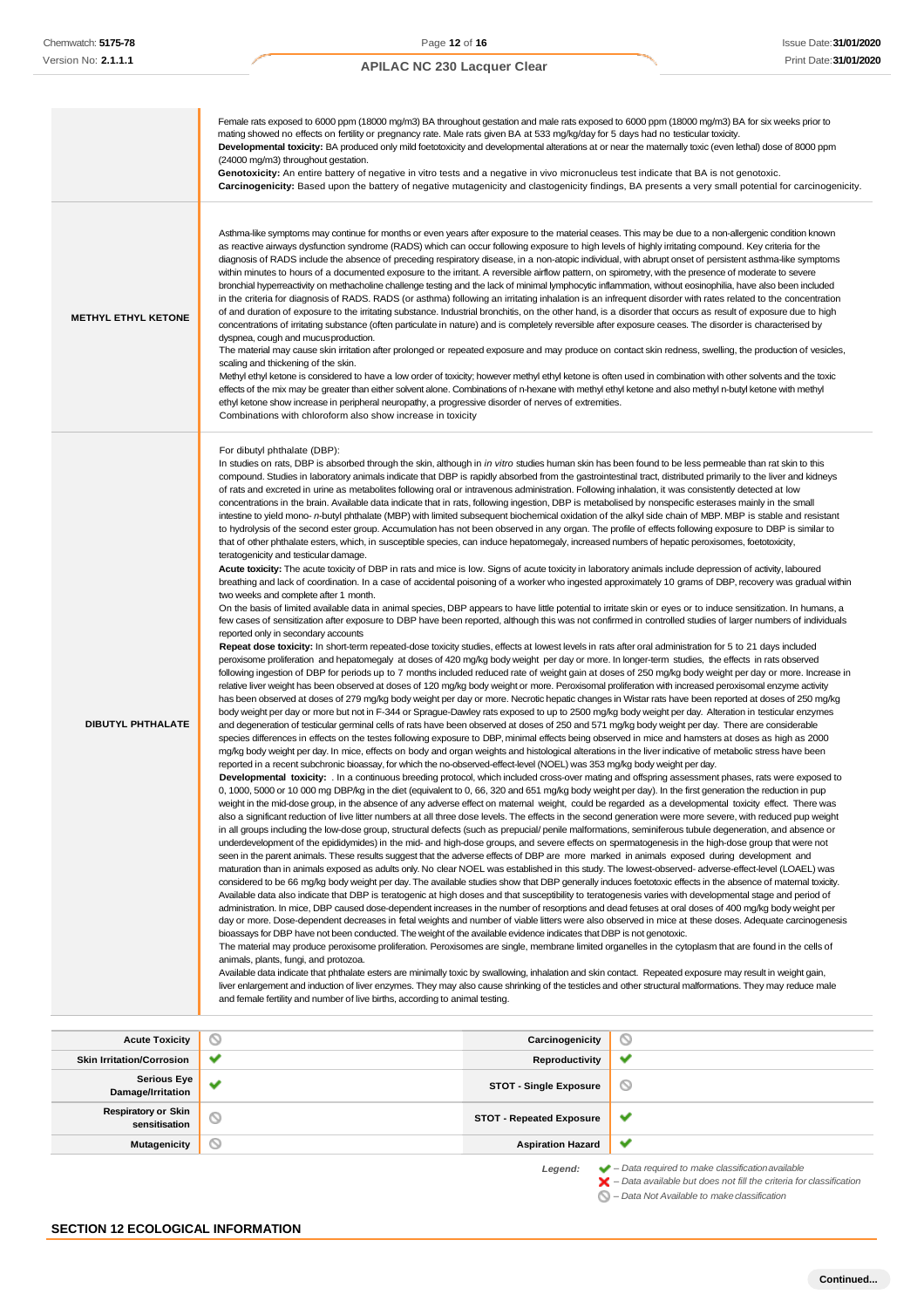#### **Toxicity**

On the basis of available evidence concerning either toxicity, persistence, potential to accumulate and or observed environmental fate and behaviour, the material may present a danger, immediate or long-term and /or delayed, to the structure and/ or functioning of natural ecosystems.

Harmful to aquatic organisms, may cause long-term adverse effects in the aquatic environment.

Do NOT allow product to come in contact with surface waters or to intertidal areas below the mean high water mark. Do not contaminate water when cleaning equipment or disposing of equipment wash-waters.

Wastes resulting from use of the product must be disposed of on site or at approved waste sites

For Aromatic Substances Series:

Environmental Fate: Large, molecularly complex polycyclic aromatic hydrocarbons, or PAHs, are persistent in the environment longer than smaller PAHs.

Atmospheric Fate: PAHs are 'semi-volatile substances" which can move between the atmosphere and the Earth's surface in repeated, temperature-driven cycles of deposition and volatilization. Terrestrial Fate: BTEX compounds have the potential to move through soil and contaminate ground water, and their vapors are highly flammable and explosive.

Ecotoxicity - Within an aromatic series, acute toxicity increases with increasing alkyl substitution on the aromatic nucleus. The order of most toxic to least in a study using grass shrimp and brown shrimp was dimethylnaphthalenes > methylnaphthalenes >naphthalenes. Anthrcene is a phototoxic PAH. UV light greatly increases the toxicity of anthracene to bluegill sunfish. Biological resources in strong sunlight are at more risk than those that are not. PAHs in general are more frequently associated with chronic risks.

For Toluene: log Kow : 2.1-3;

log Koc : 1.12-2.85; Koc : 37-260; log Kom : 1.39-2.89; Half-life (hr) air : 2.4-104; Half-life (hr) H2O surface water : 5.55-528; Half-life (hr) H2O ground : 168-2628; Half-life (hr) soil : <48-240; Henry's Pa m3 /mol : 518-694; Henry's atm m3 /mol : 5.94; E-03BOD 5 0.86-2.12, 5%COD - 0.7-2.52,21-27%; ThOD - 3.13 ; BCF - 1.67-380;

log BCF - 0.22-3.28.

Atmospheric Fate: The majority of toluene evaporates to the atmosphere from the water and soil. The main degradation pathway for toluene in the atmosphere is reaction with photochemically produced hydroxyl radicals. The estimated atmospheric half life for toluene is about 13 hours. Toluene is also oxidized by reactions with atmospheric nitrogen dioxide, oxygen, and ozone, but these are minor degradation pathways. Photolysis is not considered a significant degradative pathway for toluene.

Terrestrial Fate: Toluene is moderately retarded by adsorption to soils rich in organic material, therefore, transport to ground water is dependent on soil composition. In unsaturated topsoil containing organic material, it has been estimated that 97% of the toluene is adsorbed to the soil and only about 2% is in the soil-water phase and transported with flowing groundwater. There is little retardation in sandy soils and 2-13% of the toluene was estimated to migrate with flowing water; the remainder was volatilized, biodegraded, or unaccounted for. In saturated deep soils with no soil-air phase, about 48% may be transported with flowing groundwater. In surface soil, volatilization to air is an important fate process for toluene. In the environment, biodegradation of toluene to carbon dioxide occurs with a typical half life of 1-7 days.

Aquatic Fate: An important fate process for toluene is volatilization, the rate of which depends on the amount of turbulence in the surface water. The volatilization of toluene from static water has a half life of 1-16 days, whereas from turbulent water the half life is 5-6 hours. Degradation of toluene in surface water occurs primarily by biodegradation with a half life of less than one day under favorable conditions (presence of microorganisms, microbial adaptation, and optimum temperature). Biodegradation also occurs in shallow groundwater and in salt water (at a reduced rate). No data are available on anaerobic degradation of toluene in deep ground water conditions where aerobic degradation would be minimal.

Ecotoxicity: Bioaccumulation in the food chain is predicted to be low. Toluene has moderate acute toxicity to aquatic organisms. Toluene is, on the average, slightly toxic to fathead minnow, guppies and goldfish and not acutely toxic to bluegill or channel catfish and crab. Toluene, on the average, is slightly toxic to crustaceans specifically, shrimp species including grass shrimp and daggerblade grass shrimp. Toluene has a negative effect on green algae during their growth phase. For n-Butyl Acetate:

Koc: ~200; log Kow: 1.78; Half-life (hr) air: 144; Half-life (hr) H2O surface water: 178 - 27156; Henry's atm: m3 /mol: 3.20E-04 BOD 5 if unstated: 0.15-1.02,7%; COD: 78%;  $ThOP: 2.207$ BCF : 4-14.

Environmental Fate: Terrestrial Fate - Butyl acetate is expected to have moderate mobility in soil. Volatilization of n-butyl acetate is expected from moist and dry soil surfaces. n-Butyl acetate may biodegrade in soil. Aquatic Fate: n-Butyl acetate is not expected to adsorb to suspended solids and sediment in water. Butyl acetate is expected to volatilize from water surfaces. Estimated half-lives for a model river and model lake are 7 and 127 hours respectively. Hydrolysis may be an important environmental fate for this compound. Atmospheric Fate: n-Butyl acetate is expected to exist solely as a vapour in the ambient atmosphere. Vapour-phase n-butyl acetate is degraded in the atmosphere by reaction with photochemically-produced hydroxyl radicals; the half-life for this reaction in air is estimated to be about 4 days.

Ecotoxicity: It is expected that bioconcentration in aquatic organisms is low. n-Butyl acetate is not acutely toxic to fish specifically, island silverside, bluegill sunfish, fathead minnow, and water fleas and has low toxicity to algae.

**DO NOT** discharge into sewer or waterways.

#### **Persistence and degradability**

| Ingredient                      | Persistence: Water/Soil     | <b>Persistence: Air</b>        |
|---------------------------------|-----------------------------|--------------------------------|
| n-butyl acetate                 | LOW                         | LOW                            |
| toluene                         | LOW (Half-life $= 28$ days) | LOW (Half-life $=$ 4.33 days)  |
| ethyl acetate                   | LOW (Half-life $= 14$ days) | LOW (Half-life $= 14.71$ days) |
| ethylene glycol monobutyl ether | LOW (Half-life $= 56$ days) | LOW (Half-life $= 1.37$ days)  |
| n-butanol                       | LOW (Half-life $= 54$ days) | LOW (Half-life $=$ 3.65 days)  |
| methyl ethyl ketone             | LOW (Half-life $= 14$ days) | LOW (Half-life $= 26.75$ days) |
| dibutyl phthalate               | LOW (Half-life $= 23$ days) | LOW (Half-life $=$ 3.08 days)  |

#### **Bioaccumulative potential**

| Ingredient                                         | <b>Bioaccumulation</b> |
|----------------------------------------------------|------------------------|
| n-butyl acetate                                    | $LOW (BCF = 14)$       |
| toluene                                            | $LOW (BCF = 90)$       |
| ethyl acetate                                      | $HIGH (BCF = 3300)$    |
| ethylene glycol monobutyl ether $LOW (BCF = 2.51)$ |                        |
| n-butanol                                          | LOW (BCF = $64$ )      |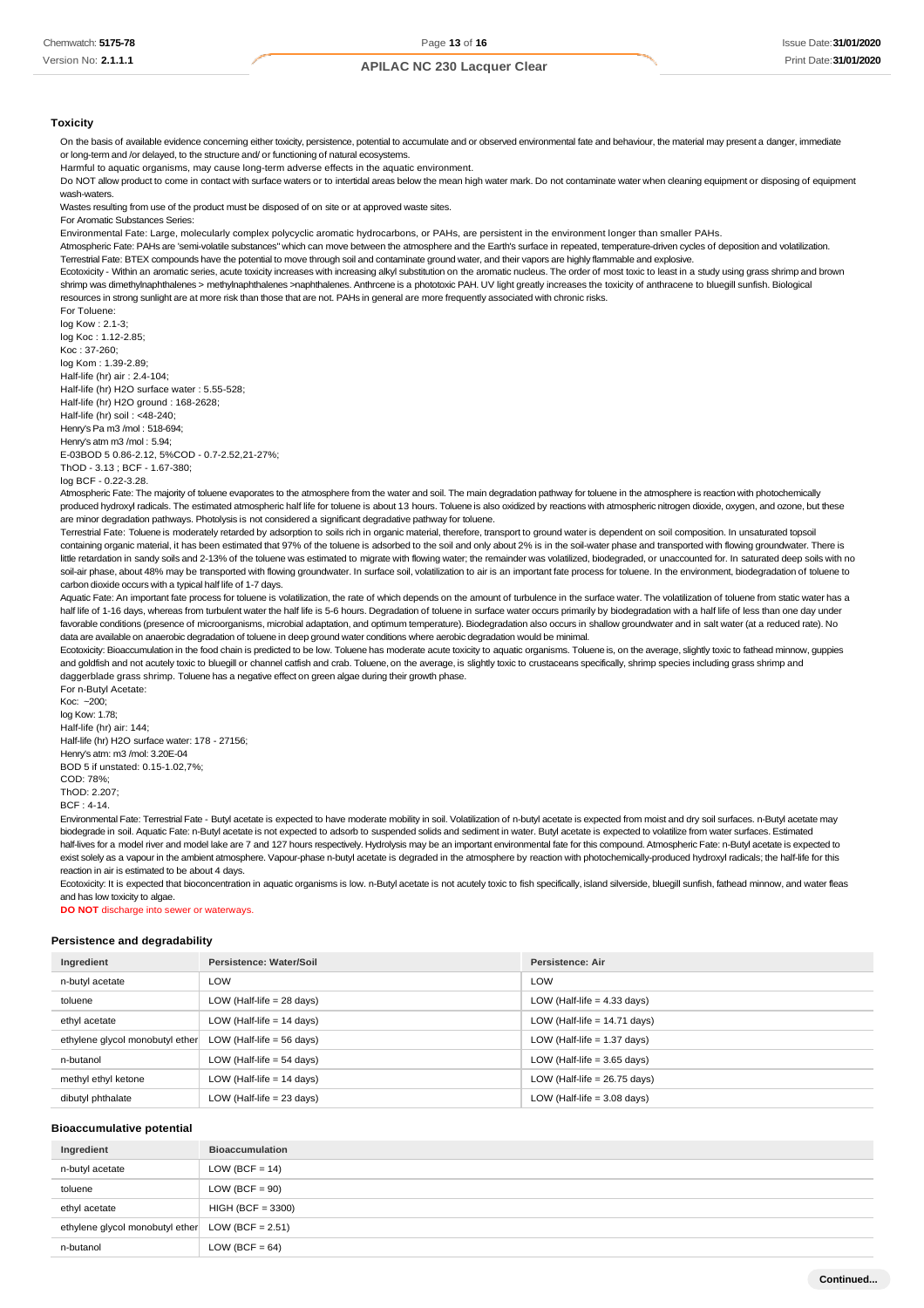| methyl ethyl ketone         | LOW (LogKOW = $0.29$ ) |
|-----------------------------|------------------------|
| dibutyl phthalate<br>ιαιαισ | LOW (BCF = $176$ )     |
|                             |                        |

# **Mobility in soil**

| Ingredient                      | <b>Mobility</b>        |
|---------------------------------|------------------------|
| n-butyl acetate                 | LOW ( $KOC = 20.86$ )  |
| toluene                         | LOW ( $KOC = 268$ )    |
| ethyl acetate                   | LOW ( $KOC = 6.131$ )  |
| ethylene glycol monobutyl ether | $HIGH (KOC = 1)$       |
| n-butanol                       | $MEDIUM (KOC = 2.443)$ |
| methyl ethyl ketone             | $MEDIUM (KOC = 3.827)$ |
| dibutyl phthalate               | LOW ( $KOC = 1460$ )   |

## **SECTION 13 DISPOSAL CONSIDERATIONS**

#### **Waste treatment methods**

|                     | Legislation addressing waste disposal requirements may differ by country, state and/ or territory. Each user must refer to laws operating in their area. In some<br>areas, certain wastes must be tracked.<br>A Hierarchy of Controls seems to be common - the user should investigate:<br>Reduction<br>$\blacktriangleright$ Reuse |
|---------------------|-------------------------------------------------------------------------------------------------------------------------------------------------------------------------------------------------------------------------------------------------------------------------------------------------------------------------------------|
|                     | $\blacktriangleright$ Recycling                                                                                                                                                                                                                                                                                                     |
|                     | Disposal (if all else fails)                                                                                                                                                                                                                                                                                                        |
|                     | This material may be recycled if unused, or if it has not been contaminated so as to make it unsuitable for its intended use. If it has been contaminated, it may be                                                                                                                                                                |
|                     | possible to reclaim the product by filtration, distillation or some other means. Shelf life considerations should also be applied in making decisions of this type.                                                                                                                                                                 |
| Product / Packaging | Note that properties of a material may change in use, and recycling or reuse may not always be appropriate.                                                                                                                                                                                                                         |
| disposal            | DO NOT allow wash water from cleaning or process equipment to enter drains.                                                                                                                                                                                                                                                         |
|                     | It may be necessary to collect all wash water for treatment before disposal.                                                                                                                                                                                                                                                        |
|                     | In all cases disposal to sewer may be subject to local laws and regulations and these should be considered first.                                                                                                                                                                                                                   |
|                     | • Where in doubt contact the responsible authority.                                                                                                                                                                                                                                                                                 |
|                     | Recycle wherever possible.                                                                                                                                                                                                                                                                                                          |
|                     | ► Consult manufacturer for recycling options or consult local or regional waste management authority for disposal if no suitable treatment or disposal facility                                                                                                                                                                     |
|                     | can be identified.                                                                                                                                                                                                                                                                                                                  |
|                     | ► Dispose of by: burial in a land-fill specifically licenced to accept chemical and / or pharmaceutical wastes or Incineration in a licenced apparatus (after                                                                                                                                                                       |
|                     | admixture with suitable combustible material).                                                                                                                                                                                                                                                                                      |
|                     | • Decontaminate empty containers. Observe all label safeguards until containers are cleaned and destroyed.                                                                                                                                                                                                                          |

# **SECTION 14 TRANSPORT INFORMATION**

# **Labels Required**

| Labois itoquitoa    |                      |
|---------------------|----------------------|
|                     | 7 ж<br><b>HANGER</b> |
| Marine Pollutant NO |                      |

## **Land transport (UN)**

| <b>UN number</b>             | 1263                                                                                                                                                                                          |  |
|------------------------------|-----------------------------------------------------------------------------------------------------------------------------------------------------------------------------------------------|--|
| Packing group                | Ш.                                                                                                                                                                                            |  |
| UN proper shipping name      | PAINT (including paint, lacquer, enamel, stain, shellac, varnish, polish, liquid filler and liquid lacquer base) or PAINT RELATED MATERIAL (including paint<br>thinning or reducing compound) |  |
| <b>Environmental hazard</b>  | No relevant data                                                                                                                                                                              |  |
| Transport hazard class(es)   | Class<br>3<br>Subrisk<br>Not Applicable                                                                                                                                                       |  |
| Special precautions for user | Special provisions<br>163;367<br>5L<br>Limited quantity                                                                                                                                       |  |

# **Air transport (ICAO-IATA / DGR)**

| <b>UN number</b>            | 1263                                                                                                                                                                                         |  |
|-----------------------------|----------------------------------------------------------------------------------------------------------------------------------------------------------------------------------------------|--|
| Packing group               | $\mathbf{I}$                                                                                                                                                                                 |  |
| UN proper shipping name     | Paint (including paint, lacquer, enamel, stain, shellac, varnish, polish, liquid filler and liquid lacquer base); Paint related material (including paint thinning or<br>reducing compounds) |  |
| <b>Environmental hazard</b> | No relevant data                                                                                                                                                                             |  |
| Transport hazard class(es)  | <b>ICAO/IATA Class</b><br>3<br>ICAO / IATA Subrisk<br>Not Applicable                                                                                                                         |  |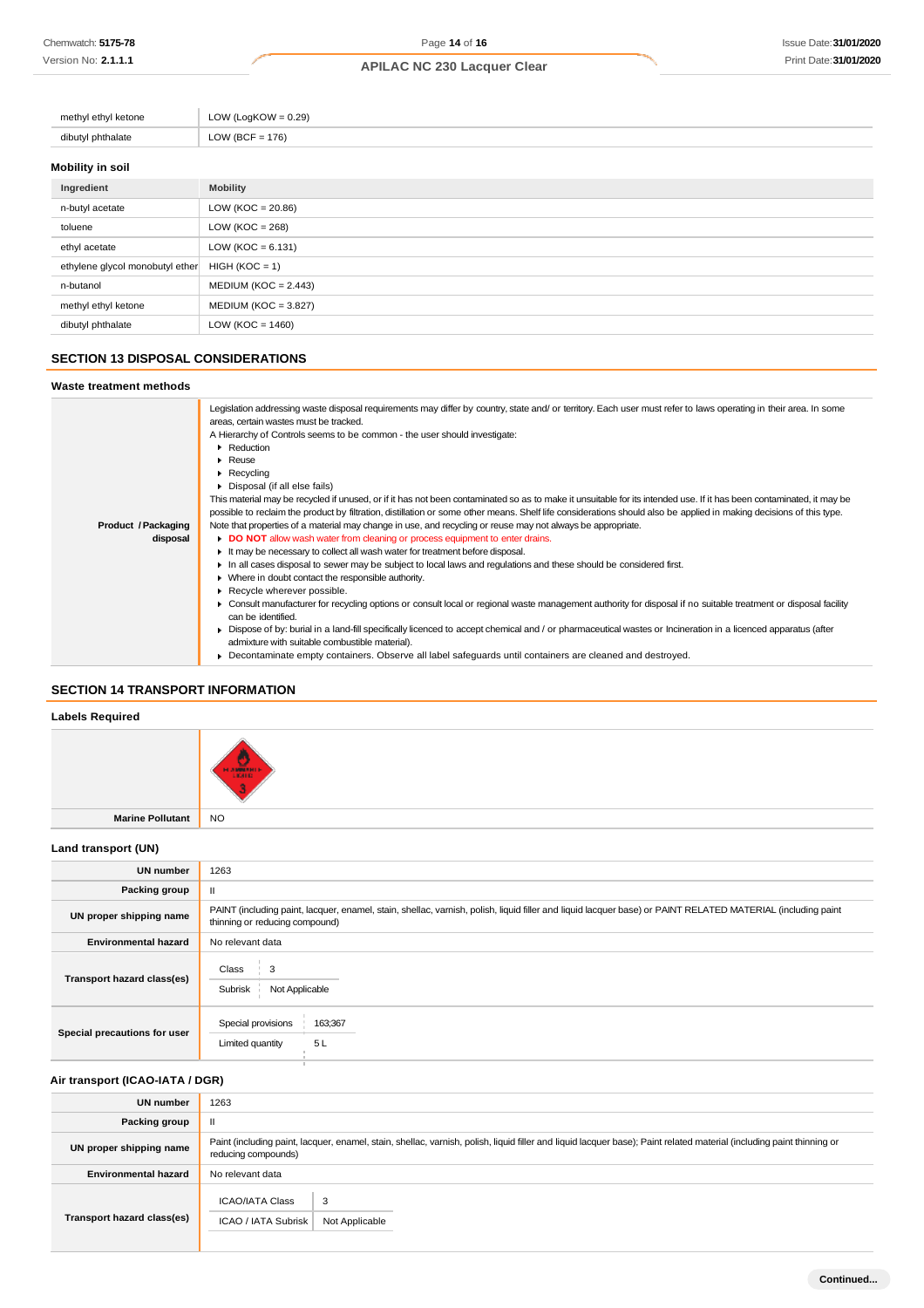|                              | 3L<br><b>ERG Code</b>                                     |                |
|------------------------------|-----------------------------------------------------------|----------------|
|                              | Special provisions                                        | A3 A72 A192    |
|                              | Cargo Only Packing Instructions                           | 364            |
|                              | Cargo Only Maximum Qty / Pack                             | 60 L           |
| Special precautions for user | Passenger and Cargo Packing Instructions                  | 353            |
|                              | Passenger and Cargo Maximum Qty / Pack                    | 5 L            |
|                              | Passenger and Cargo Limited Quantity Packing Instructions | Y341           |
|                              | Passenger and Cargo Limited Maximum Qty / Pack            | 1 <sub>L</sub> |

### **Sea transport (IMDG-Code / GGVSee)**

| <b>UN number</b>             | 1263                                                                                                                                                                                          |  |
|------------------------------|-----------------------------------------------------------------------------------------------------------------------------------------------------------------------------------------------|--|
| Packing group                |                                                                                                                                                                                               |  |
| UN proper shipping name      | PAINT (including paint, lacquer, enamel, stain, shellac, varnish, polish, liquid filler and liquid lacquer base) or PAINT RELATED MATERIAL (including paint<br>thinning or reducing compound) |  |
| <b>Environmental hazard</b>  | Not Applicable                                                                                                                                                                                |  |
| Transport hazard class(es)   | <b>IMDG Class</b><br>3<br><b>IMDG Subrisk</b><br>Not Applicable                                                                                                                               |  |
| Special precautions for user | $F-E$ , S-E<br><b>EMS Number</b><br>Special provisions<br>163<br><b>Limited Quantities</b><br>5L                                                                                              |  |

# **Transport in bulk according to Annex II of MARPOL 73 / 78 and the IBC code**

| Source                                                                                | Ingredient          | <b>Pollution Category</b> |
|---------------------------------------------------------------------------------------|---------------------|---------------------------|
| IMO MARPOL 73/78 (Annex<br>II) - List of Noxious Liquid<br>Substances Carried in Bulk | n-butyl acetate     | Y                         |
| IMO MARPOL 73/78 (Annex<br>II) - List of Noxious Liquid<br>Substances Carried in Bulk | toluene             | Y                         |
| IMO MARPOL 73/78 (Annex<br>II) - List of Noxious Liquid<br>Substances Carried in Bulk | ethyl acetate       | Z                         |
| IMO MARPOL 73/78 (Annex<br>II) - List of Noxious Liquid<br>Substances Carried in Bulk | methyl ethyl ketone | Z                         |
| IMO MARPOL 73/78 (Annex<br>II) - List of Noxious Liquid<br>Substances Carried in Bulk | dibutyl phthalate   | $\times$                  |

## **SECTION 15 REGULATORY INFORMATION**

#### **Safety, health and environmental regulations / legislation specific for the substance or mixture**

# **N-BUTYL ACETATE(123-86-4) IS FOUND ON THE FOLLOWING REGULATORY LISTS**

Singapore Permissible Exposure Limits of Toxic Substances

## **TOLUENE(108-88-3) IS FOUND ON THE FOLLOWING REGULATORY LISTS**

Singapore Permissible Exposure Limits of Toxic Substances International Agency for Research on Cancer (IARC) - Agents Classified by the IARC Monographs

## **ETHYL ACETATE(141-78-6) IS FOUND ON THE FOLLOWING REGULATORY LISTS**

Singapore Permissible Exposure Limits of Toxic Substances

## **ETHYLENE GLYCOL MONOBUTYL ETHER(111-76-2) IS FOUND ON THE FOLLOWING REGULATORY LISTS**

Singapore Permissible Exposure Limits of Toxic Substances International Agency for Research on Cancer (IARC) - Agents Classified by the IARC Monographs

## **N-BUTANOL(71-36-3) IS FOUND ON THE FOLLOWING REGULATORY LISTS**

Singapore Permissible Exposure Limits of Toxic Substances

## **METHYL ETHYL KETONE(78-93-3) IS FOUND ON THE FOLLOWING REGULATORY LISTS**

Singapore Permissible Exposure Limits of Toxic Substances

## **DIBUTYL PHTHALATE(84-74-2) IS FOUND ON THE FOLLOWING REGULATORY LISTS**

Singapore Permissible Exposure Limits of Toxic Substances

| <b>Nation</b><br>rentor | Status |
|-------------------------|--------|
| Australia - AICS        |        |
|                         | $\sim$ |
| .                       |        |